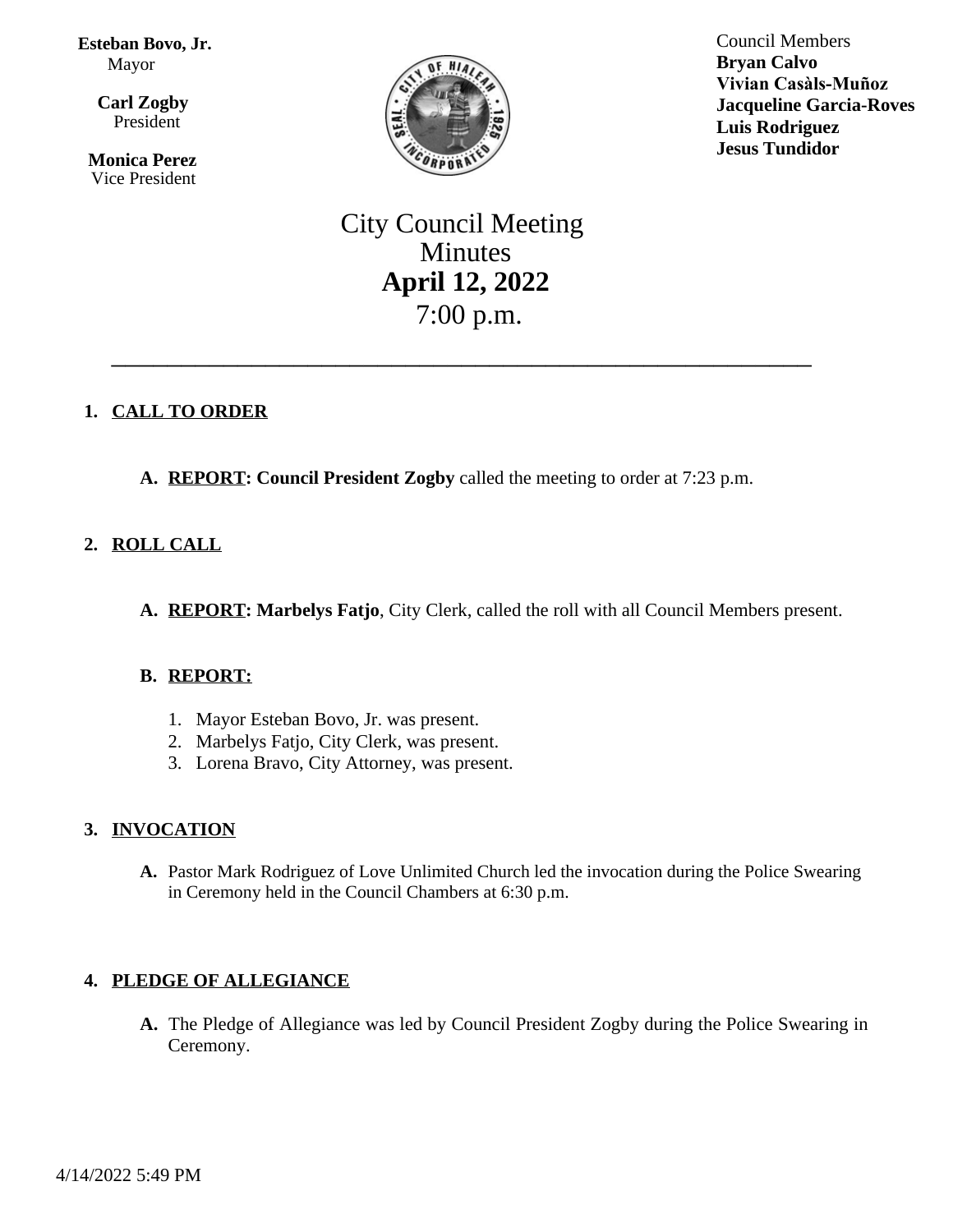# **5. MEETING GUIDELINES**

*The following guidelines have been established by the City Council*:

# **ALL LOBBYISTS MUST REGISTER WITH THE CITY CLERK**

- As a courtesy to others, please refrain from using cellular telephones or other similar electronic devices in the Council Chamber.
- A maximum of three  $(3)$  speakers in favor and three  $(3)$  speakers in opposition will be allowed to address the Council on any one item. Each speaker's comments will be limited to three (3) minutes.
- No signs or placards, in support of or in opposition to an item or speaker, shall be permitted within the Council Chamber.
- Any person, whether participating via the web platform, telephonic conferencing or physical presence at City Hall, interested in making comments or posing questions on matters of public concern or on any item on the agenda, may do so during the meeting.
- Members of the public may address the City Council on any item pertaining to City business during the Comments and Questions portion of the meeting. A member of the public is limited to one appearance before the City Council and the speaker's comments will be limited to three (3) minutes.
- The public can view public meetings on the City's YouTube page [\(www.youtube.com/cityofhialeahgov](http://www.youtube.com/cityofhialeahgov) ).
- Members of the public may hear the meeting live through telephonic conferencing using any telephone or cellular phone service. A smart device or computer are not necessary to participate in the meeting if you join by phone.
- All persons participating via the web platform will be muted during the meeting until called upon to be heard. Participation through Zoom requires a computer or smart mobile device with a microphone and web camera. The participant may elect to participate in the meeting using audio only or appear through both audio and video. The video function of all participants appearing through video will be turned off until called upon to be heard.

**REPORT: Brigette Leal, Office Coordinator of the Office of the City Clerk,** read the meeting guidelines.

# **6. PRESENTATIONS**

**A.** Presentation by **James Carras,** Harvard Professor and Principal at Carras Community Investments regarding a CRA study he conducted in the year 2016 for the Hialeah Market Station.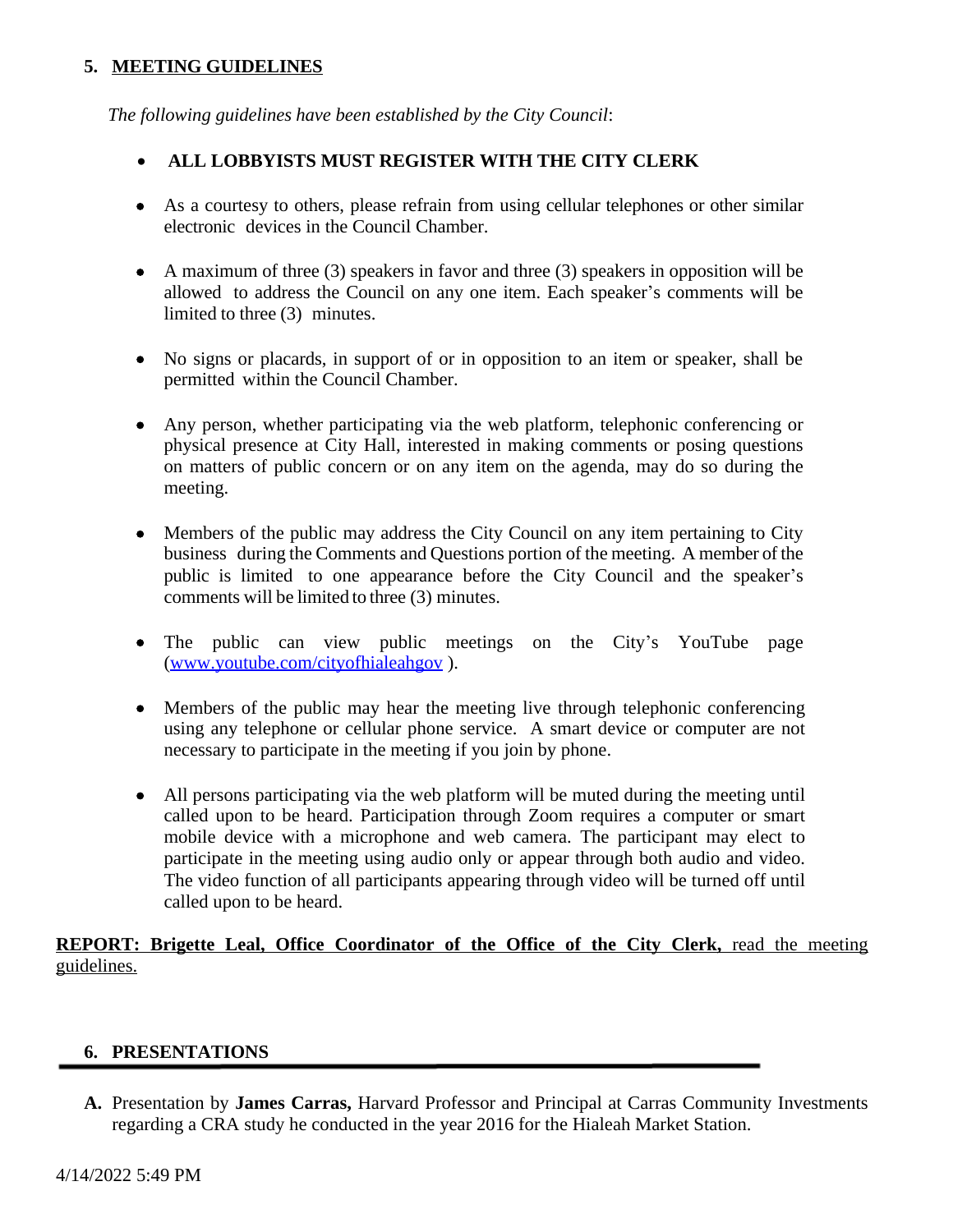(COUNCIL MEMBER CALVO)

**REPORT: James Carra,** 1701 Northeast 6 th Street, Fort Lauderdale, Florida, presented a PowerPoint Presentation to the City Council, and a copy is on file in the Office of the City Clerk.

# **7. COMMENTS AND QUESTIONS**

- **A. REPORT:** The Office of the City Clerk did not receive any email message to be read into the record from a person interested in making comments or posing questions on matters of public concern.
- **B. REPORT:** No one expressed interested in making comments or posing questions on matters of public concern registered with the Office of the City Clerk to participate live during the Comments and Questions portion of the meeting using Zoom.
- **C. REPORT**: The following persons present in the Council Chambers expressed interest in speaking during this portion of the meeting.
	- $\triangleright$  Roberto Gewanter, 794 Southeast 8<sup>th</sup> Street, addressed the City Council on the City of Hialeah Police Selection Committee and regarding the CRA presentation.
	- $\triangleright$  Christopher Monzon, 7540 West 20<sup>th</sup> Avenue, Hialeah, Florida, addressed the City Council regarding Julio Martinez and provided the City Council with information on Mr. Martinez's credentials and background.
	- $\triangleright$  Ariel Martinez, resident of Miami Springs, addressed the City Council regarding his candidacy for Circuit Judge.
	- Eric Johnson, Hialeah Fire Fighters, addressed the City Council on the administration, life scans and the promotional ceremony held at 6:30 p.m. for the Hialeah Police Department.

# **8. ANNOUNCEMENT OF AMENDMENTS/CORRECTIONS TO THE AGENDA**

### **Amended Items**:

o The proposed ordinance for Administrative Item 10 D has been amended.

# **Add-On Items**:

- o Administrative Item 10 D 1
- o Administrative Item 10 D 2

### **Withdrawn Items:**

o Consent Item N has been withdrawn from today's agenda.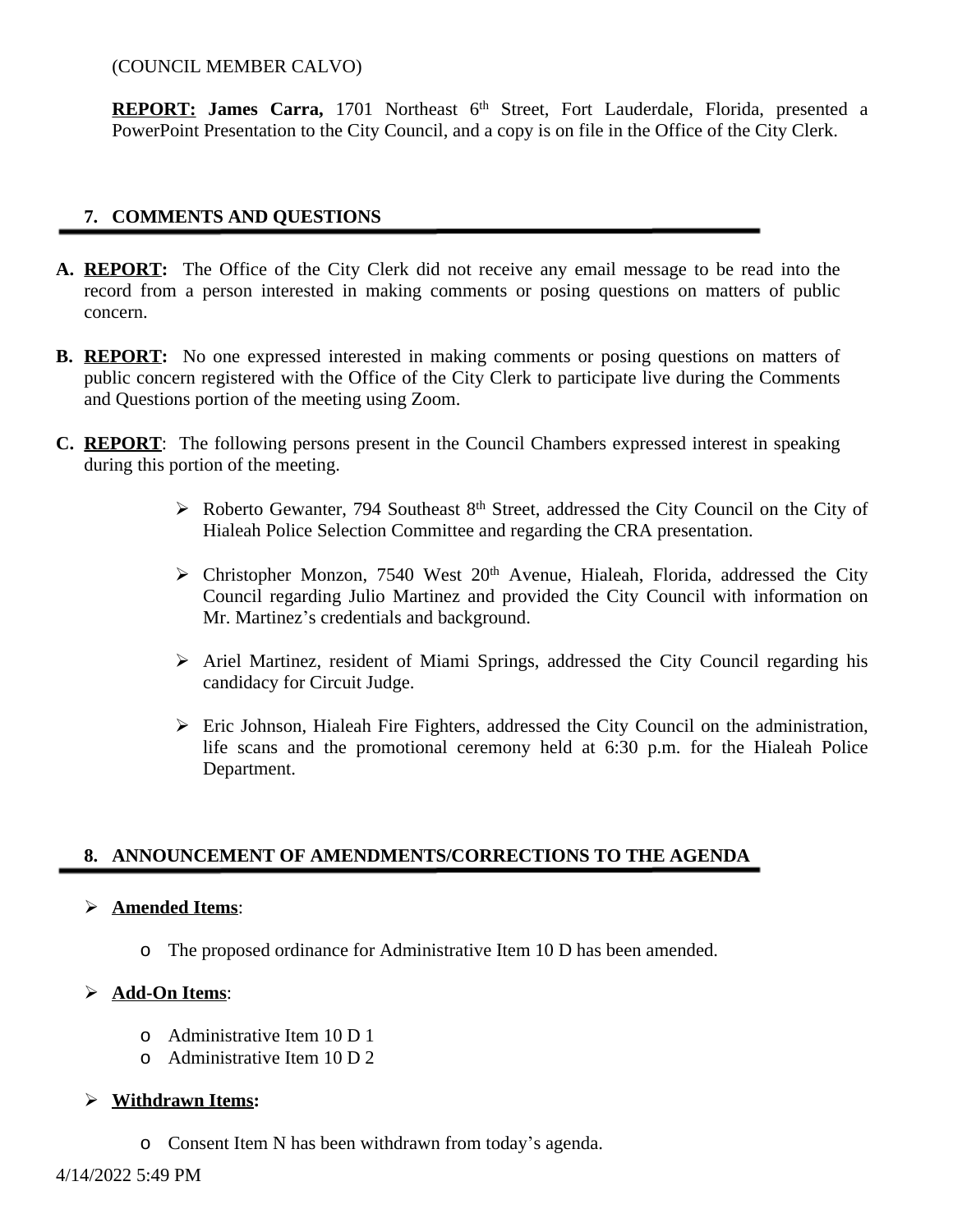# **Deferred Items**:

o Item PZ 1 is deferred until further notice.

# **9. CONSENT AGENDA**

*All items listed under Consent Agenda with letter designations are considered routine and will be* enacted by one motion. There will be no separate discussion of these items unless a Council Member, the Mayor or a resident so requests, in which case the item will be removed from the consent agenda and *considered along with the regular order of business.*

### **REPORT: Council Member Tundidor requested a separate discussion on Consent Item C.**

**REPORT: Council Member Calvo requested a separate discussion on Consent Item D.**

**REPORT: Council Vice President Perez requested a separate discussion on Consent Item H, I and O.**

**REPORT: Motion to Approve the Consent Agenda, except items C, D, H, I and O made by Council Member Garcia-Roves, and seconded by Council Member Tundidor. Motion passes 6-0-1 with Council Member Rodriguez not present during roll call. Council Member Rodriguez recorded his vote as "Yes" after the motion to approve passed.**

**A.** Request permission to approve the minutes of the City Council Meeting held on March 22, 2022.

### (OFFICE OF THE CITY CLERK)

### **APPROVED 6-0-1 with Council Member Rodriguez not present during roll call. Council Member Rodriguez recorded his vote as "Yes" after the motion was approved.**

**B. RESOLUTION**: Proposed resolution repealing and rescinding Resolution No. 2021-112 (August 24, 2021) that authorized a "Piggyback Contract" FPL Services, LLC., pursuant to Hialeah Code of Ordinances § 2-818 that approved, pursuant to Section § 489.145 Florida Statutes, a Guaranteed Energy Performance Savings Master Agreement not to exceed \$15,000,000.00, and allowed the payment of an investment grade audit at a price of \$242,369.00 to determine the scope of the energy conservation improvements and approved related schedules; and providing for an effective date.

### (ADMINISTRATION)

### **ITEM DEFERRED UNTIL SEPTEMBER 13, 2022.**

**REPORT:** After the item was approved by the City Council, Mayor Bovo requested that the City Council reconsider the item and postpone it until the first regularly scheduled meeting of September 2022.

### **REPORT: Motion to Reconsider Consent Item B made by Council Member Tundidor, and seconded by Council Vice President Perez. Motion passes 7-0.**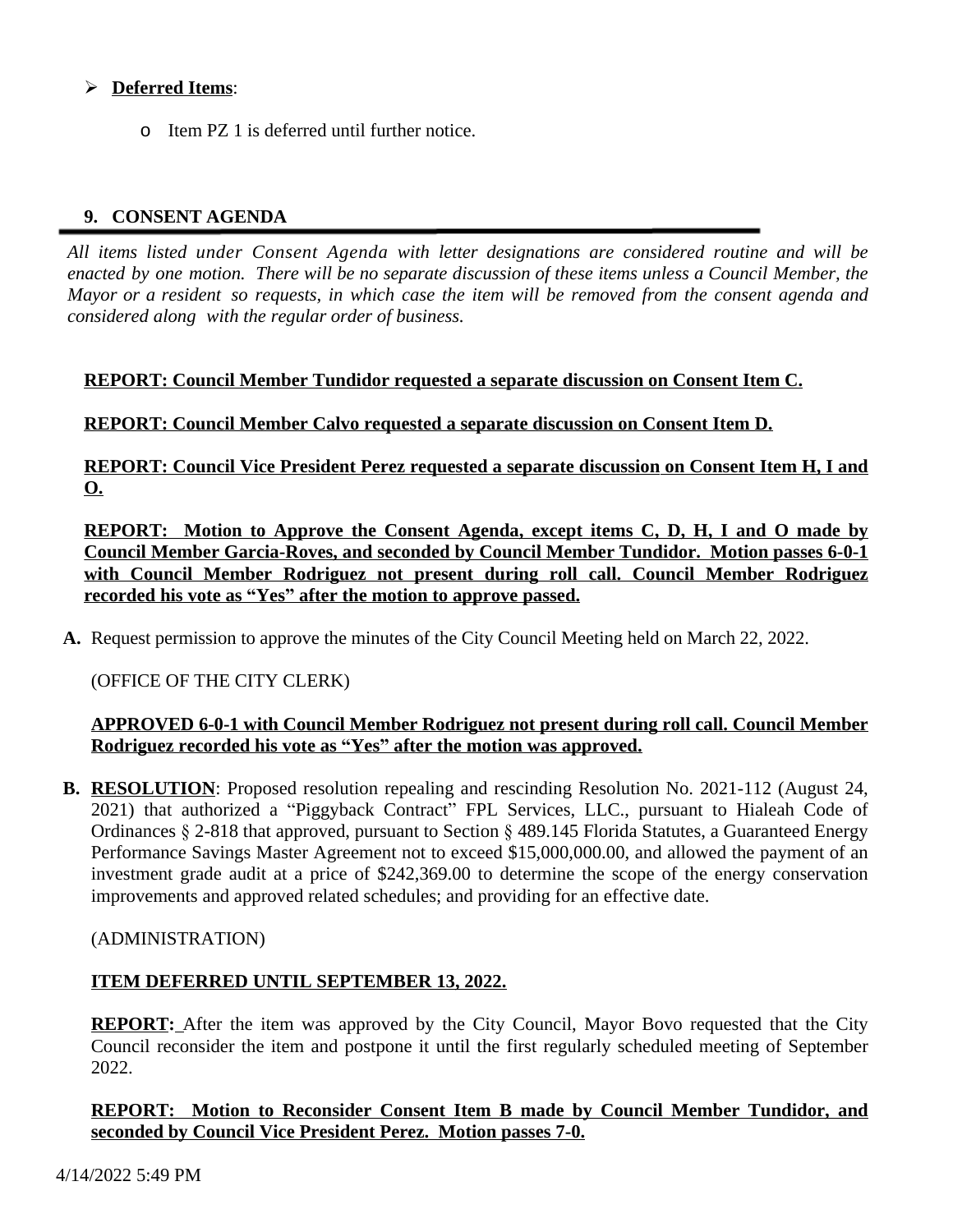# **REPORT: Motion to Defer Consent Item B until September 13, 2022, made by Council Member Tundidor, and seconded by Council Member Casáls-Muñoz. Motion passes 7-0.**

*On March 22, 2022, the item was postponed by the administration until April 12, 2022.*

**C.** Request permission to issue a purchase order to The Corradino Group, Inc., vendor recommended by the City's Selection Committee for Engineering and Architectural Professional Services in response to Request for Qualifications No. 2021/22-9500-00-001 – *Engineering and Architectural Services*, for an Impact Analysis on revenue and costs for the potential annexation area of unincorporated Miami-Dade County adjacent to the northeast sector of the City, in a total cumulative amount not to exceed \$23,500.00. The expenditure is to be withdrawn from the General Fund – Professional Services Account No. 001.8500.519.310. The City Council approved the recommendations of the Selection Committee on March 8, 2022 (Consent Item Q).

### (OFFICE OF THE MAYOR)

*On March 22, 2022, the item was postponed by the administration until April 12, 2022.*

### **APPROVED 7-0**

**REPORT**: Mayor Bovo spoke on this item.

# **REPORT: Motion to Approve Consent Item C made by Council Vice President Perez, and seconded by Council Member Garcia-Roves. Motion passes 7-0.**

**D.** Proposed resolution establishing the City of Hialeah's Internship Program for students and recent graduates and providing for an effective date.

(COUNCIL MEMBER CALVO)

# **APPROVED 7-0**

# **RESOLUTION NO. 2022-054**

# **REPORT: Motion to Approve Consent Item D made by Council Member Tundidor, and seconded by Council Member Casáls-Muñoz. Motion passes 7-0.**

**E.** Request permission to waive competitive bidding, since it is advantageous to the City in that the Miami Herald is a newspaper of general circulation in the City of Hialeah as required by state law, and increase Purchase Order No. 2022-1332, issued to the Miami Herald, for the cost of legal and classified advertisements for fiscal year 2022-2023, by an additional amount of \$49,000.00, to pay for the cost of pending invoices and upcoming advertisements through the end of fiscal year 2022, for a total cumulative amount not to exceed \$144,000.00. The funding for this expenditure is to be withdrawn from Publicity & Advertising Account No. 001.0220.512.481.

# (OFFICE OF THE CITY CLERK)

# **APPROVED 6-0-1 with Council Member Rodriguez not present during roll call. Council Member Rodriguez recorded his vote as "Yes" after the motion was approved.**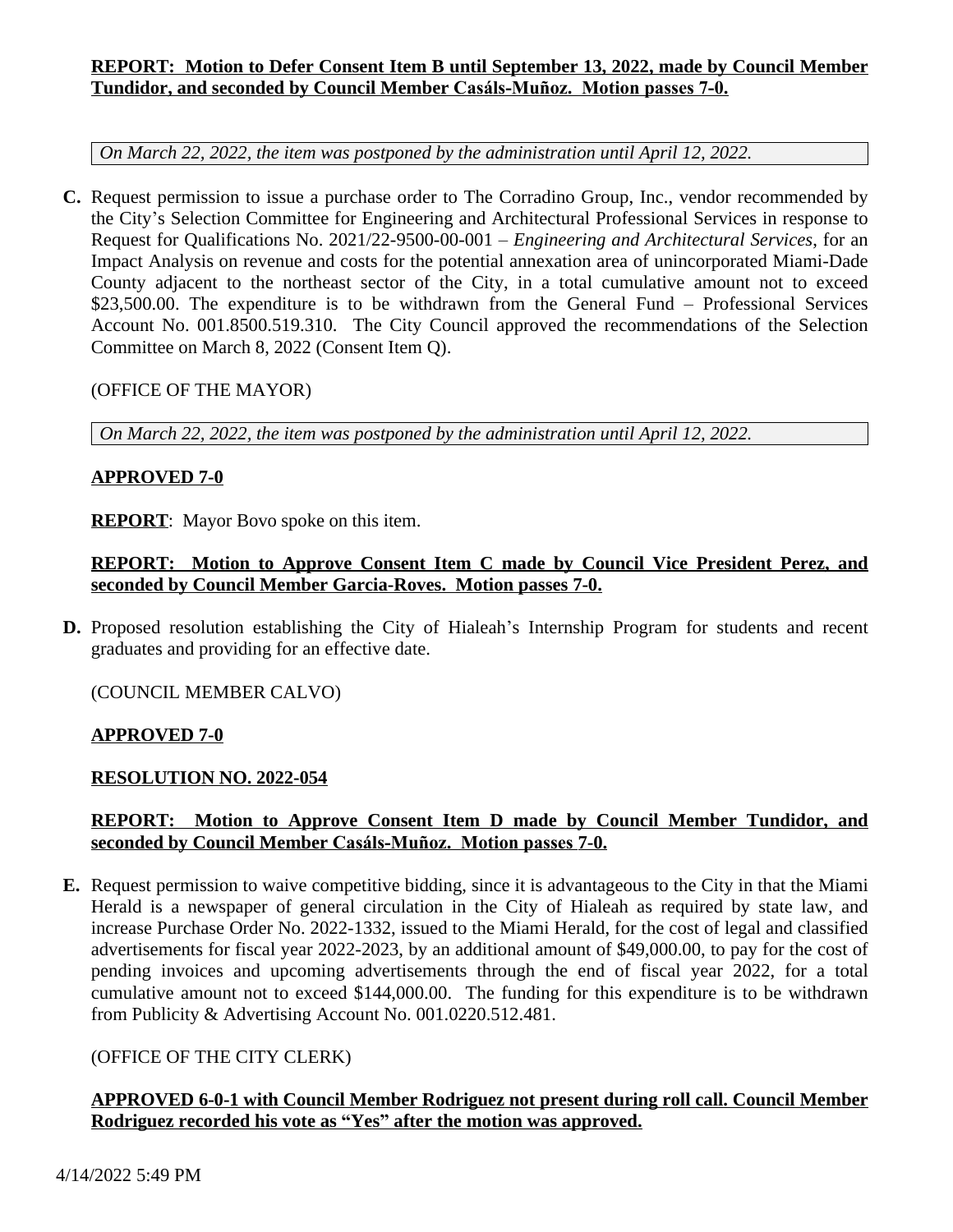**F.** Request permission to waive competitive bidding, since it is advantageous to the City in that this vendor has provided excellent service to the City and will honor the same cost charged to the City for previous events, and issue a purchase order to The Celebration Source Inc, vendor providing the lowest quotation of the four (4) vendors contacted for a quote, to provide mechanical rides and kids' activity equipment for the City's Eggstravaganza event, in a total cumulative amount not to exceed \$14,000.00. The funding for this expenditure is to be withdrawn from the General Fund – Special Events Account No. 001.3150.573.492.

# (COMMUNICATIONS AND SPECIAL EVENTS DEPARTMENT)

### **APPROVED 6-0-1 with Council Member Rodriguez not present during roll call. Council Member Rodriguez recorded his vote as "Yes" after the motion was approved.**

**G.** Request permission to increase Purchase Order No. 2022-200, issued to Mowrey Elevator Company of Florida, Inc., vendor currently under a Service Agreement with the City for Citywide elevator maintenance, inspection and repairs, by an additional amount of \$30,000.00, to cover the cost of emergency repairs, for a new total cumulative amount not to exceed \$50,000.00. The funding for this expenditure is to be charged to the individual department utilizing the services.

(CONSTRUCTION AND MAINTENANCE DEPARTMENT)

### **APPROVED 6-0-1 with Council Member Rodriguez not present during roll call. Council Member Rodriguez recorded his vote as "Yes" after the motion was approved.**

**H.** Request permission to increase the allowance allocated to G. & R. Electric Corp. for citywide fire alarm monitoring, maintenance and annual testing, by an additional amount of \$25,000.00, to cover the cost of numerous emergency repairs required to satisfy the annual fire alarm certifications, as well as due to elevator inspections, unexpected repairs due to the age and condition of the equipment at older City buildings, and acts of God, for a new total expense amount not to exceed \$125,000.00. On September 22, 2020, the City Council awarded Hialeah Invitation to Bid No. 2019/20-8500-36-0022 – *Fire Alarm Monitoring, Maintenance and Annual Testing* to this vendor for a period ending on September 30, 2023. The funding for this expenditure is to be charged to the individual department utilizing the services.

(CONSTRUCTION AND MAINTENANCE DEPARTMENT)

# **APPROVED 7-0**

**REPORT:** Vicente Rodriguez, Director of the City's Department of Construction and Maintenance addressed the City Council.

**REPORT:** Mayor Bovo spoke on this item.

**REPORT:** Luis Suarez, Purchasing Manager, spoke on this item via Zoom.

### **REPORT: Motion to Approve Consent Item H made by Council Vice President Perez, and seconded by Council Member Casáls-Muñoz. Motion passes 7-0.**

**I.** Request permission to waive competitive bidding, since it is advantageous to the City in that the City uses various vendors on a rotational basis to purchase electrical equipment, components and supplies, and increase the following purchase orders for General Government/Citywide use as follows: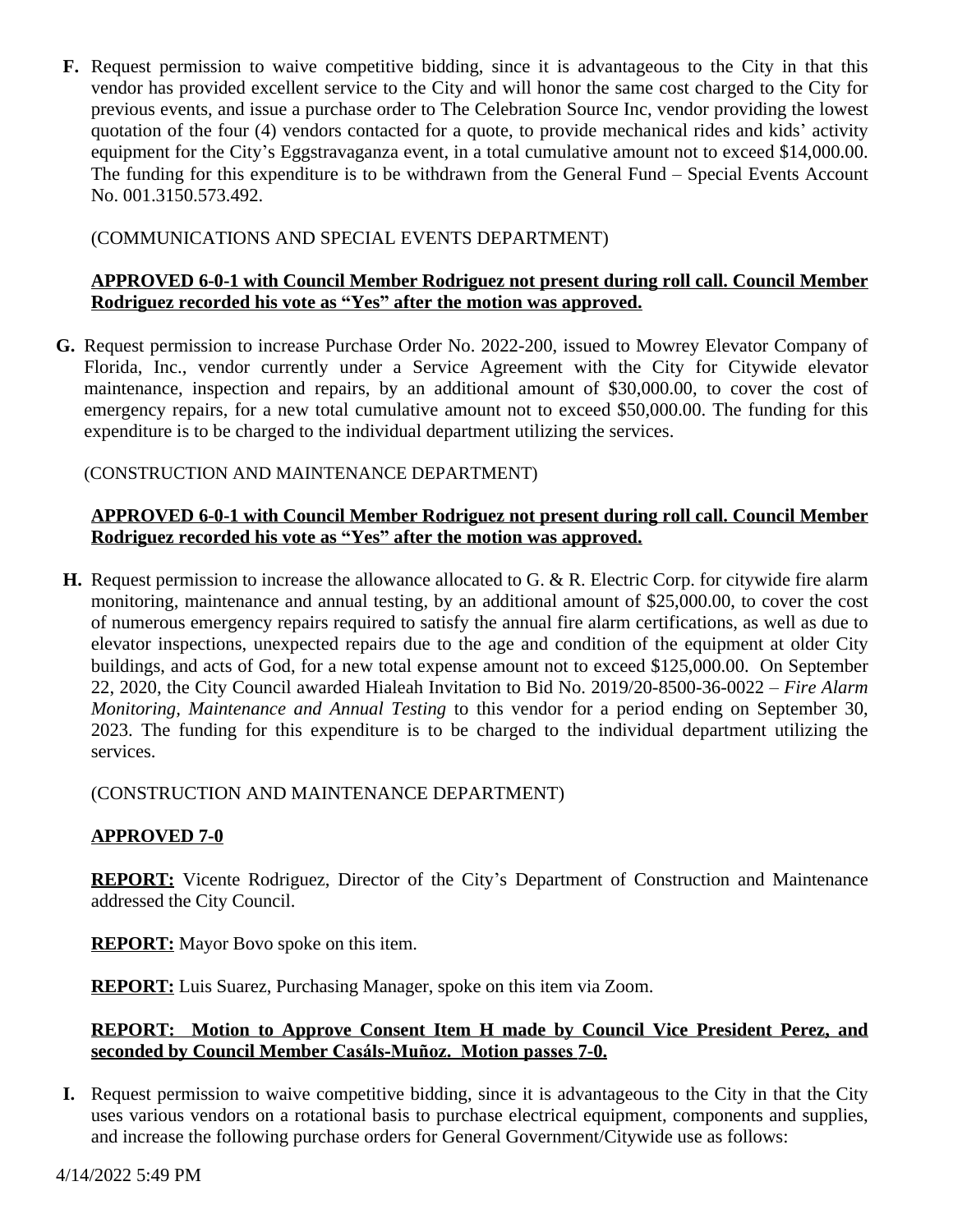- Purchase Order No. 2022-359, issued to Mercedes Electric Supply, Inc., by an additional amount of \$5,000.00, for a new total amount of \$10,000.00.
- $\triangleright$  Purchase Order No. 2022-358, issued to Graybar Electric Company, Inc., by an additional amount of \$15,000.00, for a new total amount of \$30,000.00.
- $\triangleright$  Purchase Order No. 2022-357, issued to Royal Electric Supply, Inc., by an additional amount of \$15,500.00, for a new total amount of \$30,000.00.
- $\triangleright$  Purchase Order No. 2022-557, issued to Electro Industrial AP Corp, by an additional amount of \$10,000.00, for a new total amount of \$20,000.00.
- $\triangleright$  Purchase Order No. 2022-360, issued to ASP Electrical Supplies, LLC, by an additional amount of \$10,000.00, for a new total amount of \$20,000.00.
- Purchase Order No. 2022-356, issued to Manhattan Electric & Hardware Corporation, by an additional amount of \$5,250.00, for a new total amount of \$10,000.00.
- $\triangleright$  Purchase Order No. 2022-355, issued to Miami Dade Electric, Inc., by an additional amount of \$15,000.00, for a new total amount of \$25,000.00.
- Purchase Order No. 2022-354, issued to Miami-Dade Electric and A/C Supply, LLC, by an additional amount of \$15,000.00, for a new total amount of \$25,000.00.

Further request permission to waive competitive bidding, since it is advantageous to the City in that the City uses various vendors on a rotational basis to purchase electrical equipment, components and supplies, and increase the following purchase orders for Affordable Housing use as follows:

- $\triangleright$  Purchase Order No. 2022-143, issued to ASP Electrical Supplies, LLC, by an additional amount of \$5,000.00, for a new total amount of \$10,000.00.
- $\triangleright$  Purchase Order No. 2022-222, issued to Manhattan Electric & Hardware Corporation, by an additional amount of \$5,250.00, for a new total amount of \$10,000.00.
- $\triangleright$  Purchase Order No. 2022-224, issued to Miami Dade Electric, Inc., by an additional amount of \$5,000.00, for a new total amount of \$10,000.00.
- $\triangleright$  Purchase Order No. 2022-223, issued to Miami-Dade Electric and A/C Supply, LLC, by an additional amount of \$5,000.00, for a new total amount of \$10,000.00.

The total cumulative expense amount for general government/citywide use is not to exceed \$170,000.00, and the total cumulative expense amount for affordable housing use is not to exceed \$40,000.00. The funding for this expenditure is to be charged to the individual department utilizing the services.

# (CONSTRUCTION AND MAINTENANCE DEPARTMENT)

### **APPROVED 5-0-2 with Council Member Casáls-Muñoz and Council Member Calvo not present during roll call.**

# **REPORT: Motion to Approve Consent Item I made by Council Vice President Perez, and**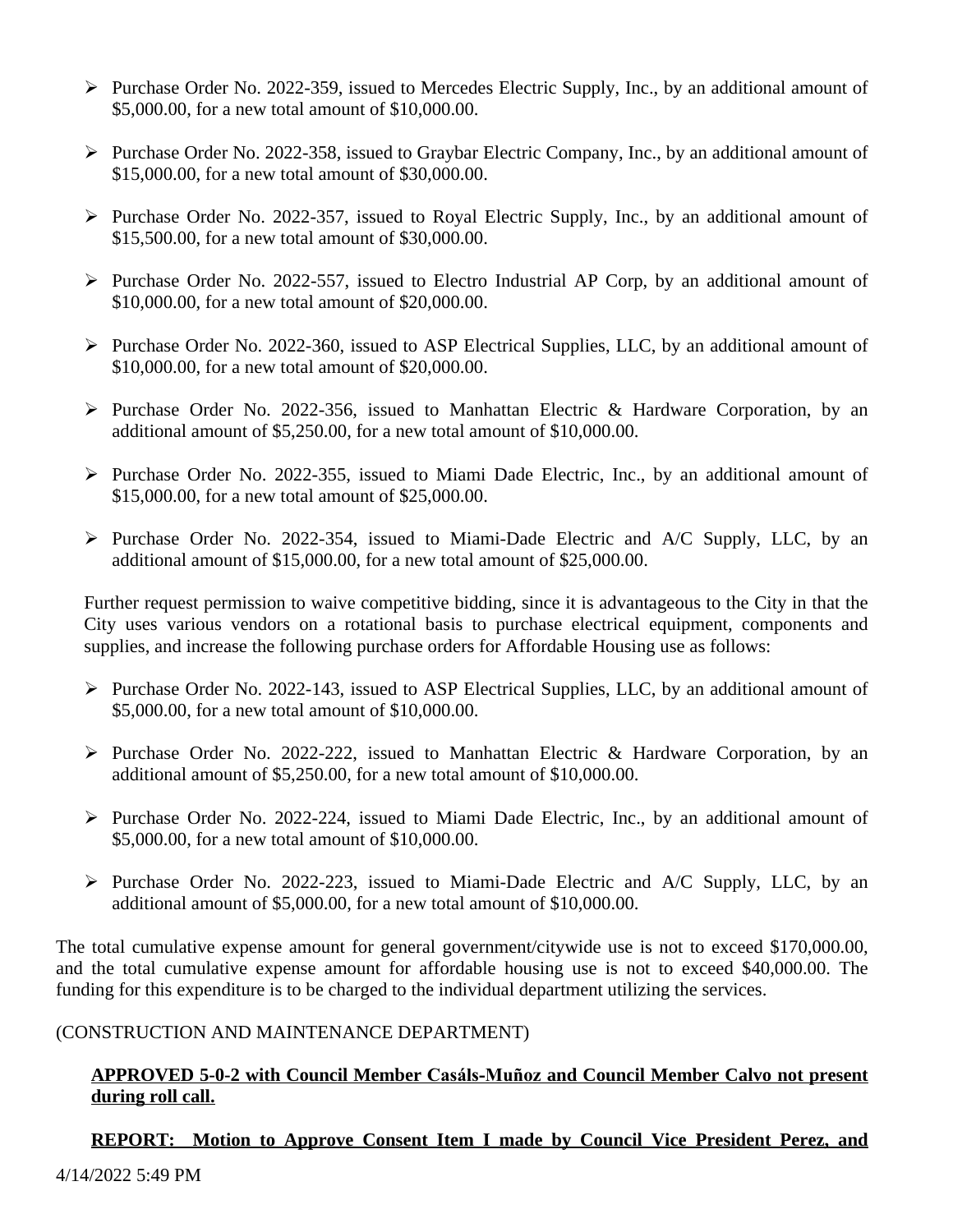**<u>seconded by Council Member Rodriguez. Motion passes 5-0-2 with Council Member Casáls-</u> Muñoz and Council Member Calvo not present during roll call. Council Member Casáls-Muñoz and Council Member Calvo recorded their vote as "Yes" after the item was approved.**

**J.** Request permission to waive competitive bidding, since it is advantageous to the City, and increase Purchase Order No. 2022-1359, issued to Image First of SE Florida, LLC, to provide weekly pick-up and delivery of cleaned linens and laundry services for all nine (9) fire station for the remaining of fiscal year 2021-2022, by an additional amount of \$35,000.00, for a new total cumulative amount not to exceed \$50,000.00. The funding for this expenditure is to withdrawn from the Fire Rescue Transportation Fund-Contractual Services Account No. 109.2000.522340.

#### (FIRE DEPARTMENT)

### **APPROVED 6-0-1 with Council Member Rodriguez not present during roll call. Council Member Rodriguez recorded his vote as "Yes" after the motion was approved.**

**K.** Request permission increase Purchase Order 2022-1541, issued to TEN-8 Fire & Safety, LLC, the exclusive dealer for the sale, service, parts and warranty of custom and commercial fire apparatus manufactured by Pierce in the states of Florida and Georgia, to cover the costs of emergency repairs and out of warranty repairs needed to be performed by a certified emergency vehicle technician to the Fire Department's fleet of emergency vehicles, by an additional amount of \$40,000.00, for a new cumulative amount not to exceed \$65,000.00. The funding for this expenditure is to be withdrawn from Fire Rescue Transportation Fund – Repair & Maintenance - Vehicles Account No. 109.2000.522463.

#### (FIRE DEPARTMENT)

### **APPROVED 6-0-1 with Council Member Rodriguez not present during roll call. Council Member Rodriguez recorded his vote as "Yes" after the motion was approved.**

**L.** Request permission to utilize Government Services Administration Federal Acquisition Service Contract No. GS-35F573GA, contract that expires on July 26, 2027, and issue a purchase order to DSM Technology Consultants LLC, to renew the Disaster Recovery as a Service (DRaaS) for fiscal years 2022, 2023, 2024 and 2025, in a total cumulative amount not to exceed \$219,174.00 to be paid as follows: \$37,929.00 for fiscal year 2022, \$72,498.00 for fiscal 2023, \$72,498.00 for fiscal year 2024, and \$36,249.00 for fiscal year 2025. The funding for this expenditure is to be withdrawn from the General Fund - Contractual Services Account No. 001.0201.519340.

#### (INFORMATION TECHNOLOGY DEPARTMENT)

### **APPROVED 6-0-1 with Council Member Rodriguez not present during roll call. Council Member Rodriguez recorded his vote as "Yes" after the motion was approved.**

**M.** Request permission to issue a purchase order to Miami-Dade Transportation Planning Organization (TPO) to pay for the City of Hialeah participation fee, fee that assists the TPO to engage in transportation activities, advance TPO priorities, and the implementation of the Strategic Miami Area Rapid Transit (SMART) Plan, in a total cumulative amount not to exceed \$22,222.00. The funding for this expenditure is to be withdrawn from the General Fund - Municipal Dues Account No. 001.8500.519495.

### (FINANCE MANAGEMENT)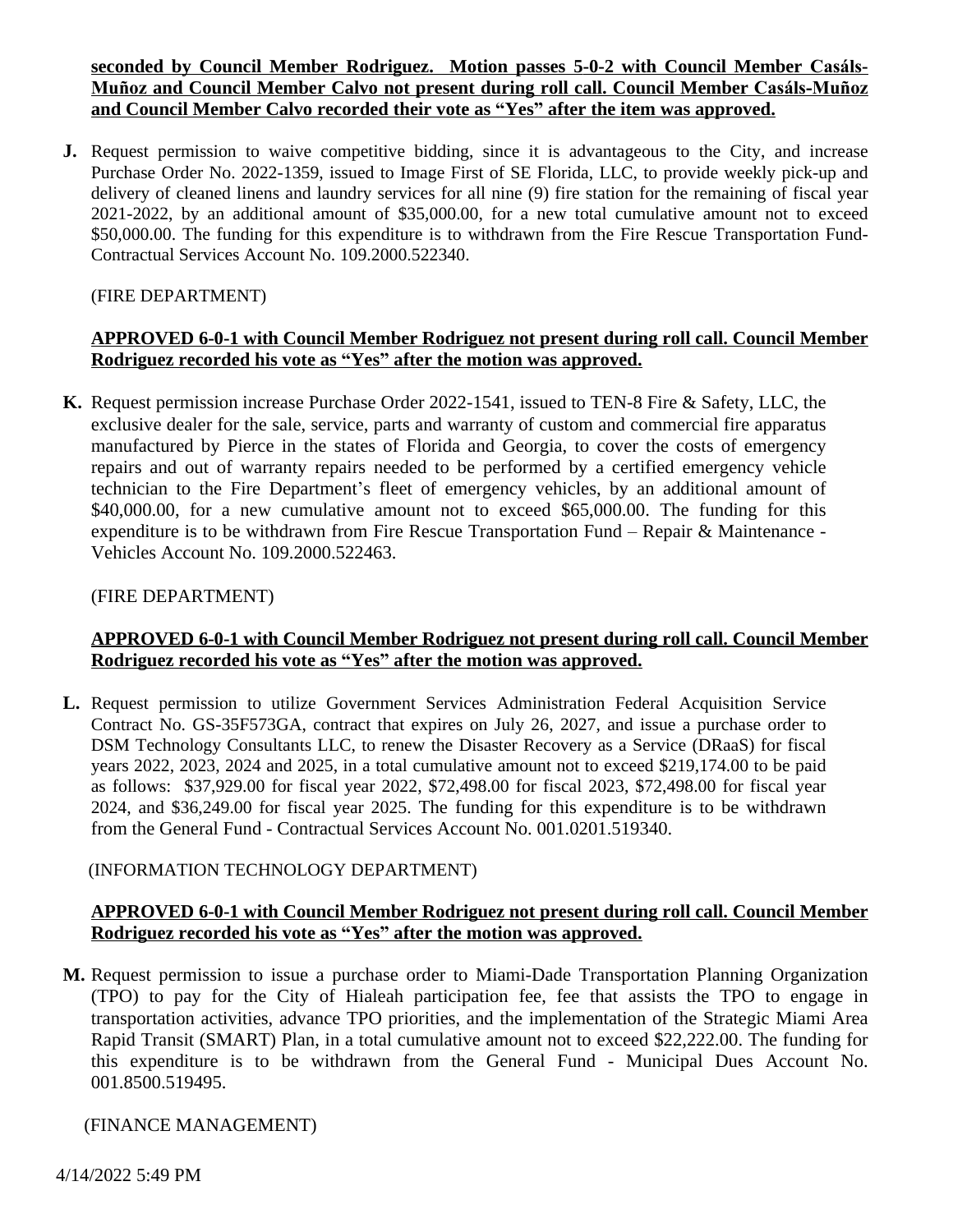# **APPROVED 6-0-1 with Council Member Rodriguez not present during roll call. Council Member Rodriguez recorded his vote as "Yes" after the motion was approved.**

**N.** Proposed resolution approving the terms of the Memorandum of Understanding, (The "MOU") among the City of Hialeah, Miami-Dade County, and the Town of Miami Lakes (The "Parties"), attached as Exhibit "A", pertaining to their dispute concerning the East-West Bridges located at N.W. 170 Street and N.W. 154 Street; resolving the lawsuit between the parties in the Circuit Court of Miami-Dade County, Case No. 2019-29261; authorizing the Mayor and the City Clerk, as attesting witness, on behalf of the City to execute the MOU and any customary and necessary documents in furtherance of this resolution; and providing for an effective date.

### (ADMINISTRATION)

### **ITEM IS WITHDRAWN**

**O.** Proposed resolution initiating conflict resolution procedures pursuant to Chapter 164, Fla Stat., the Florida Governmental Conflict Resolution Act, regarding a conflict between the City of Hialeah and Miami-Dade County, Florida; and providing for an effective date.

### (ADMINISTRATION)

# **APPROVED 6-0-1 with Council Member Tundidor not present during roll call.**

### **RESOLUTION NO. 2022-055**

**REPORT: Motion to Approve Consent Item O made by Council Vice President Perez, and seconded by Council Member Rodriguez. Motion passes 6-0-1 with Council Member Tundidor not present during roll call. Council Member Tundidor recorded his vote as "Yes" after the item was approved.**

**P.** Request permission to utilize State of Florida Department of Management Services Contract No. 43230000 – NASPO-16-ACS-SVAR, contract that expires on June 30, 2022, and issue a purchase order to Insight Public Sector, Inc., for the subscription renewal of NetMotion Mobility Full Access, from March 27, 2022 through March 26, 2023, in a total cumulative amount not to exceed \$39,347.88. The funding for this expenditure is to withdrawn from the General Fund - Contractual Services Account No. 001.0201.519340.

# (INFORMATION TECHNOLOGY DEPARTMENT)

# **APPROVED 6-0-1 with Council Member Rodriguez not present during roll call. Council Member Rodriguez recorded his vote as "Yes" after the motion was approved.**

**Q.** Request permission to ratify payment made to CDW Government LLC on March 8, 2022, for the purchase of additional licenses and installation services for the deployment of DigitalPersona citywide, utilizing State of Florida Department of Management Services Contract No. 43230000-NASPO-16- ACS-SVAR, contract that expires on June 30, 2022, through Purchase Order No. 2022-1559 in the amount of \$28,673.28 for the purchase of licenses, and Purchase Order No. 2022-1558 in the amount of \$5,787.37 for implementation services, for a total cumulative expense amount not to exceed \$34,460.65. The funding for Purchase Order No. 2022-1559 was withdrawn from the General Fund-Capital Outlay- Software Account No. 001.0201.519.641. The funding for Purchase Order No. 2022-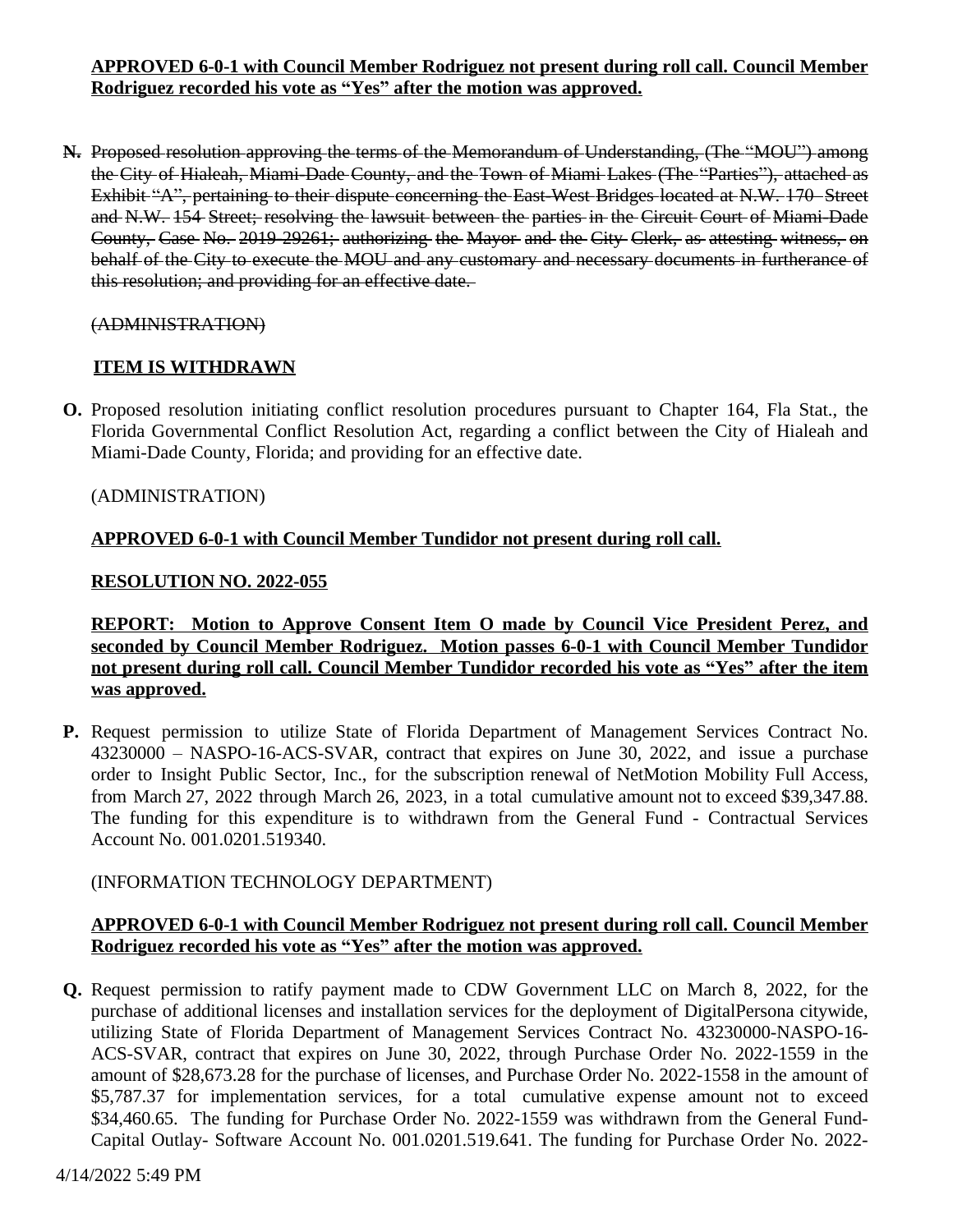1558 was withdrawn from the General Fund - Professional Services Account No. 001.0201.519310 after a budget transfer in the amount of \$16,772.00 was made from the General Fund - Contractual Services Account No. 001.0201.519.340.

### (INFORMATION TECHNOLOGY DEPARTMENT)

**R.** Request permission to utilize City of Mesa State of Arizona Contract No. 2018011-02 - *Information Technology Solutions and Services,* contract which expires on February 28, 2023, and issue a purchase order to SHI International Corp., for the purchase of twenty (20) additional licenses of Carbon Black, in the amount of \$1,062.40, and the upgrade and True-Up of the City's current licenses of Carbon Black, in the amount of \$7,485.20, for a total cumulative amount not to exceed \$8,547.60. The funding for this expenditure is to be withdrawn from the General Fund - Capital Outlay - Software Account No. 001.0201.519641.

### (INFORMATION TECHNOLOGY DEPARTMENT)

**APPROVED 6-0-1 with Council Member Rodriguez not present during roll call. Council Member Rodriguez recorded his vote as "Yes" after the motion was approved.**

# **10. ADMINISTRATIVE ITEMS**

**10 A. ORDINANCE:** *Second reading and public hearing* of proposed ordinance accepting the dedication of land improved with a pump station of approximately 2,925 square feet, as depicted in the Surveyor's Sketch attached as Exhibit "A"; subject to and approving the terms of the Quit-Claim Deed attached as Attachment "1", from Two Lakes Lennar, LLC, a Delaware Limited Liability Company; repealing all ordinances or parts of ordinances in conflict herewith; providing for a severability clause; and providing for an effective date.

### **APPROVED 6-0-1 with Council Vice President Perez not present during roll call.**

### **ORDINANCE NO. 2022-027**

**REPORT:** Council President Zogby opened the item for public participating and no one present in the Council Chambers or participating via Zoom expressed interest in speaking.

**REPORT:** Motion to Approve Administrative Item 10 A made by Council Member Casáls-**Muñoz, and seconded by Council Member Garcia-Roves. Motion passes 6-0-1 with Council Vice President Perez not present during roll call. Council Vice President Perez recorded her vote as "Yes" after the item was approved.**

*On March 22, 2022, the City Council approved the item on first reading. Second reading and public hearing is scheduled for April 12, 2022.* 

# (ADMINISTRATION)

**10 B. ORDINANCE:** *Second reading and public hearing* of proposed ordinance accepting the dedication to enable construction of a roadway of approximately 11,548 square feet of land more or less abutting West 38 Avenue (NW 99 Avenue) to City of Hialeah for right-of-way purposes from WGC 97<sup>th</sup>

4/14/2022 5:49 PM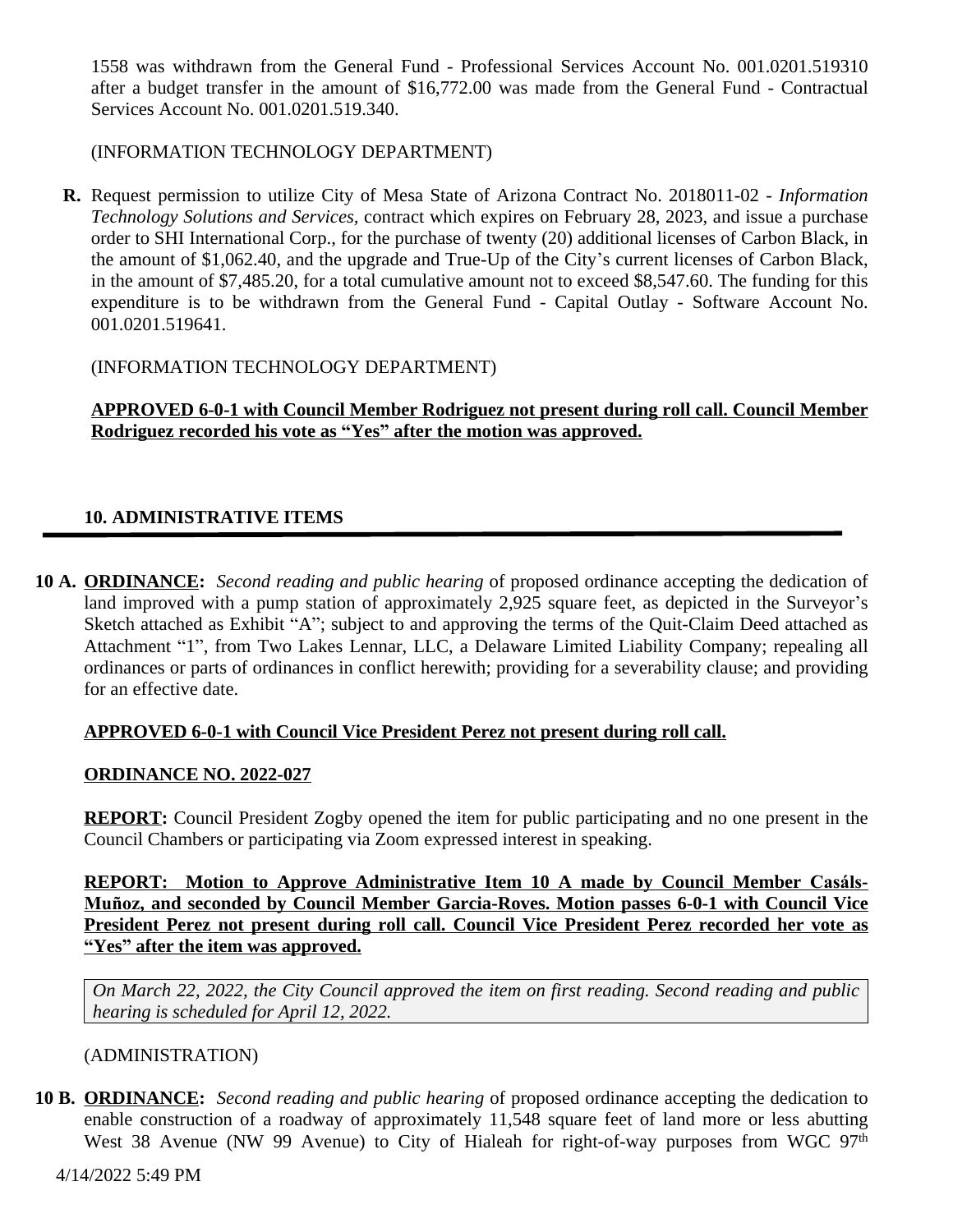Property, LLC, a Delaware Limited Liability Company pursuant to the Right-of-Way Deed attached hereto and made a part hereof as Exhibit "A"; repealing all ordinances or parts of ordinances in conflict herewith; providing for a severability clause; and providing for an effective date.

(ADMINISTRATION)

# **APPROVED 6-0-1 with Council Vice President Perez not present during roll call.**

### **ORDINANCE NO. 2022-028**

**REPORT:** Council President Zogby opened the item for public participating and no one present in the Council Chambers or participating via Zoom expressed interest in speaking.

**REPORT: Motion to Approve Administrative Item 10 B made by Council Member Casáls-Muñoz, and seconded by Council Member Garcia-Roves. Motion passes 6-0-1 with Council Vice President Perez not present during roll call. Council Vice President Perez recorded her vote as "Yes" after the item was approved.**

*On March 22, 2022, the City Council approved the item on first reading. Second reading and public hearing is scheduled for April 12, 2022.* 

**10 C. ORDINANCE:** First reading of proposed ordinance submitting to the electorate at a Special Election conducted during the Primary Election of the City of Hialeah occurring in the City of Hialeah, Florida on Tuesday, November 8, 2022, wherein the electors of the City of Hialeah, Florida shall be privileged to vote on the following question:

**Title: Charter Amendment to Article V entitled "Elections" , providing for transfer of administration between succeeding mayors.**

**Ballot Question: "Shall the City amend the Charter, which provides that the term of any elected official commence at noon on the third day after election, to provide instead that, beginning with the election held in November 2025, the term of office for Mayor commence at noon on the second Monday in January following election, and if amended, then the incumbent mayor's term be extended to January 12, 2026, when the successor's 4-year term shall begin?"**

Repealing all ordinances or parts of ordinances in conflict herewith; providing penalties for violation hereof; providing for inclusion in charter; providing for a severability clause and providing for an effective date.

### (ADMINISTRATION)

# **APPROVED 6-0-1 with Council Vice President Perez not present during roll call.**

**REPORT: Motion to Approve Administrative Item 10 C made by Council Member Garcia-Roves, and seconded by Council Member Tundidor. Motion passes 6-0-1 with Council Vice President Perez not present during roll call. Council Vice President Perez recorded her vote as "Yes" after the item was approved.**

**REPORT: Second reading and public hearing is scheduled for April 26, 2022.**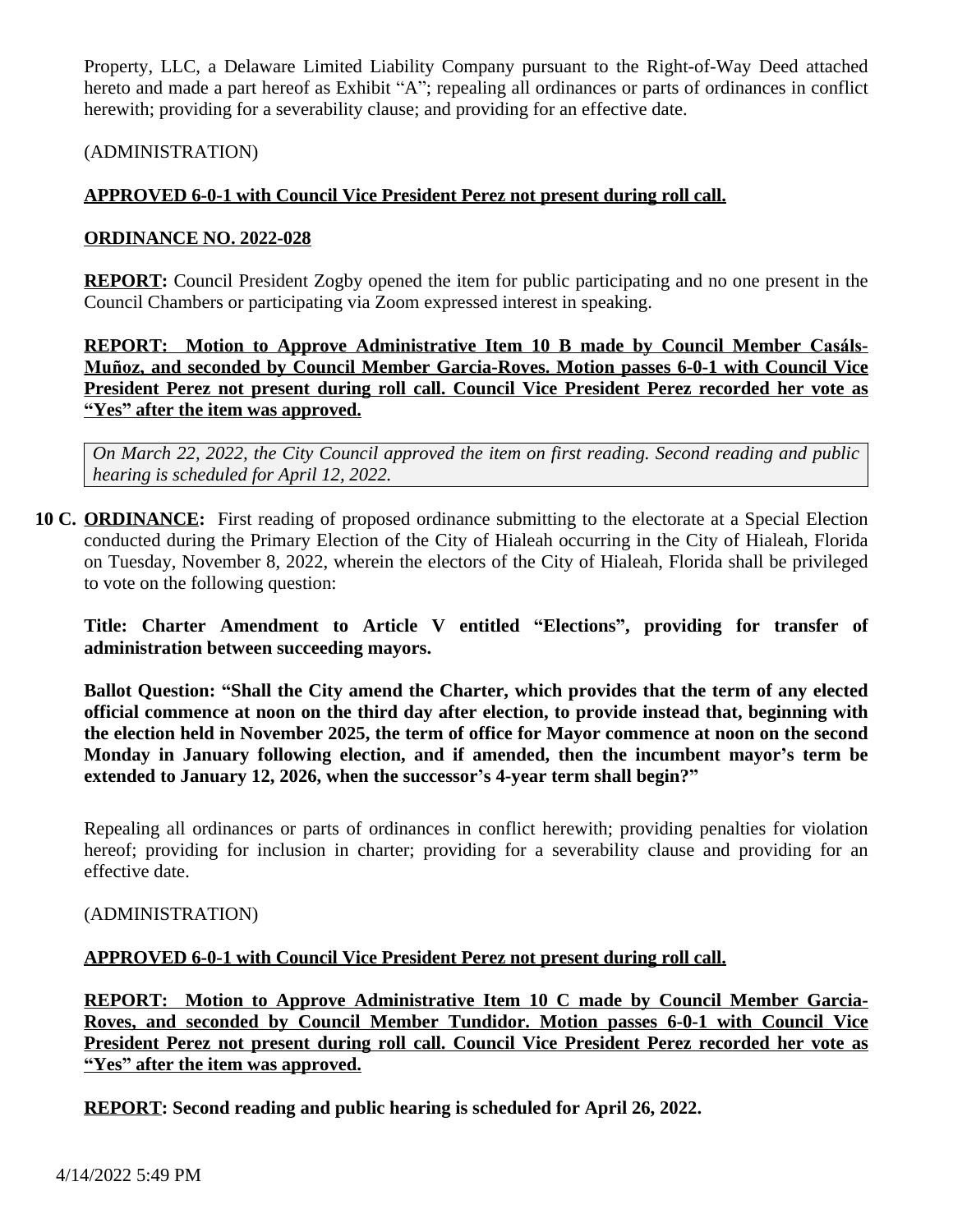**10 D**. **ORDINANCE:** First reading of proposed ordinance amending the organizational structure of the City creating a new "Finance Management Department"; subordinating the Finance Department and Office of Management and Budget as divisions of the new Finance Management Department; placing the Purchasing Division under the supervision of the new Finance Management Department; providing for duties and responsibilities for the new Finance Management Department and three subordinate divisions; and amending Chapter 2 of the Code of Ordinances of the City of Hialeah entitled "Administration", Article II "Departments, Offices and Divisions," to conform; repealing all ordinances in conflict herewith; providing for a severability clause; providing for inclusion in the code; and providing for an effective date.

(ADMINISTRATION)

### **APPROVED 7-0**

**REPORT: Motion to Approve Administrative Item 10 D made by Council Member Rodriguez, and seconded by Council Member Casáls-Muñoz. Motion passes 7-0.**

**REPORT: Second reading and public hearing is scheduled for April 26, 2022.**

**10 D 1. ADD- ON ITEM / RESOLUTION**: Proposed resolution designating the Executive Director of Finance Management, Ruth Rubi, as the City Treasurer and providing for an effective date.

(ADMINISTRATION)

#### **APPROVED 7-0**

#### **RESOLUTION NO. 2022-056**

### **REPORT: Motion to Approve Administrative Item 10 D 1 made by Council Member Rodriguez, and seconded by Council Member Casáls-Muñoz. Motion passes 7-0.**

**10 D 2. ADD- ON ITEM / RESOLUTION**: Proposed resolution authorizing all depositories of public funds of the City of Hialeah, Florida, to honor any checks, claims, warrants or vouchers that bear the signature of Esteban Bovo, Jr., as Mayor, or Carl Zogby, as Council President, when countersigned by Ruth Rubi, as City Treasurer, or Jorge Blanco, as Finance Director, pursuant to Hialeah Charter  $\S$  3.11(a) and (b); repealing all resolutions in conflict herewith; providing for a savings clause; and providing for an effective date.

(ADMINISTRATION)

### **APPROVED 7-0**

#### **RESOLUTION NO. 2022-057**

### **REPORT:** Motion to Approve Administrative Item 10 D 2 made by Council Member Casáls-**Muñoz, and seconded by Council Member Rodriguez. Motion passes 7-0.**

**10 E**. **ORDINANCE:** First reading of proposed ordinance approving a Drainage Easement and Indemnity Agreement by and between the City of Hialeah, Florida and RELP Beacon Logistics, LLC, a Delaware Limited Liability Company, in connection with the dedication of N.W. 145 Place, from N.W. 102 Avenue to N.W. 107 Avenue, as a public road, in substantial conformity with the copy attached as

4/14/2022 5:49 PM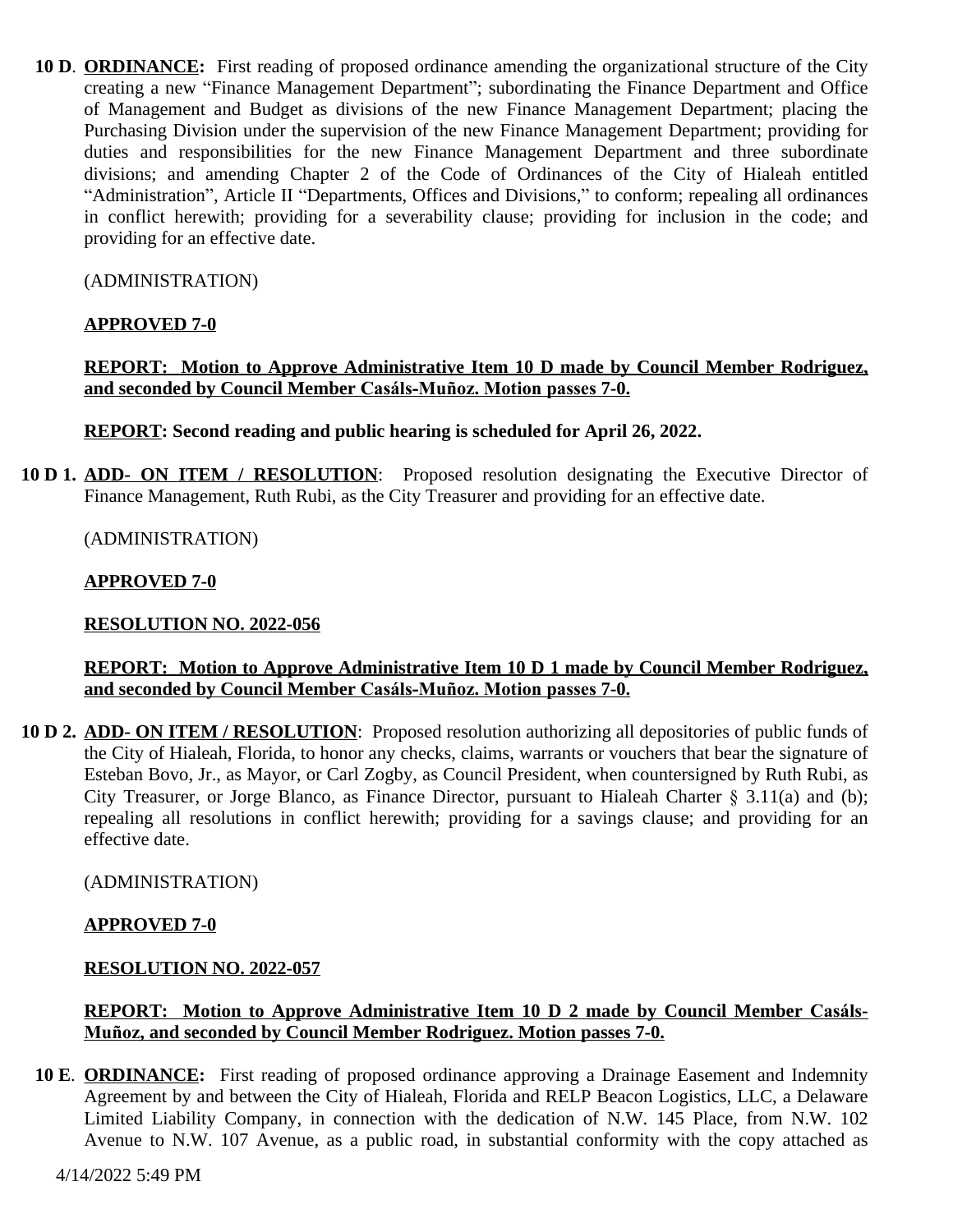"Exhibit 1"; authorizing the execution of the agreement and all other necessary and customary documents by the Mayor and City Clerk, on behalf of the City; repealing all ordinances or parts of ordinances in conflict herewith; providing for a severability clause; and providing for an effective date.

(ADMINISTRATION)

# **APPROVED 7-0**

# **REPORT: Motion to Approve Administrative Item 10 E made by Council Member Tundidor, and seconded by Council Vice President Perez. Motion passes 7-0.**

### **REPORT: Second reading and public hearing is scheduled for April 26, 2022.**

**10 F**. **ORDINANCE:** First reading of proposed ordinance amending Chapter 98, entitled "Zoning", Article V, Zoning District Regulations, Division 20, entitled "ASD Automotive Sales District", creating a new section, 98-1294, entitled "Exceptions", establishing an exception allowing automobile rental satellite facilities to operate outside the Automobile Sales District ("ASD"), and amending Chapter 98, Zoning, Article V, Zoning District Regulations, Division 16, C-2 Liberal Retail Commercial District, Section 98-1111, of the City of Hialeah Code of Ordinances entitled "Permitted Uses" to include automobile rental satellite facilities which would provide a convenient alternative to vehicle ownership; repealing all ordinances or parts of ordinances in conflict herewith; providing for penalties for violation hereof; providing for a severability clause; providing for inclusion in the code, and providing for an effective date.

(ZONING)

# **APPROVED 7-0**

# **REPORT: Motion to Approve Administrative Item 10 F made by Council Member Tundidor, and seconded by Council Member Casáls-Muñoz. Motion passes 7-0.**

**REPORT: Second reading and public hearing is scheduled for April 26, 2022.**

*On March 23, 2022, the Planning and Zoning Board recommended approval of the item.*

**10 G.** Pursuant to Section 2.01 of the City's Charter, Mayor Esteban Bovo, Jr. appoints George Fuente, subject to civil service rules and regulations, to the position of Police Chief. (ADMINISTRATION)

# **APPROVED 7-0.**

**REPORT: Motion to Approve Administrative Item 10 F made by Council Member Tundidor, and seconded by Council Member Casáls-Muñoz. Motion passes 7-0.**

# **11. BOARD APPOINTMENTS**

**11 A. RESOLUTION:** Proposed resolution appointing **Patrick Carvevale** to the Veteran's Affairs Board of the City of Hialeah for a (2)-year term ending on April 11, 2024.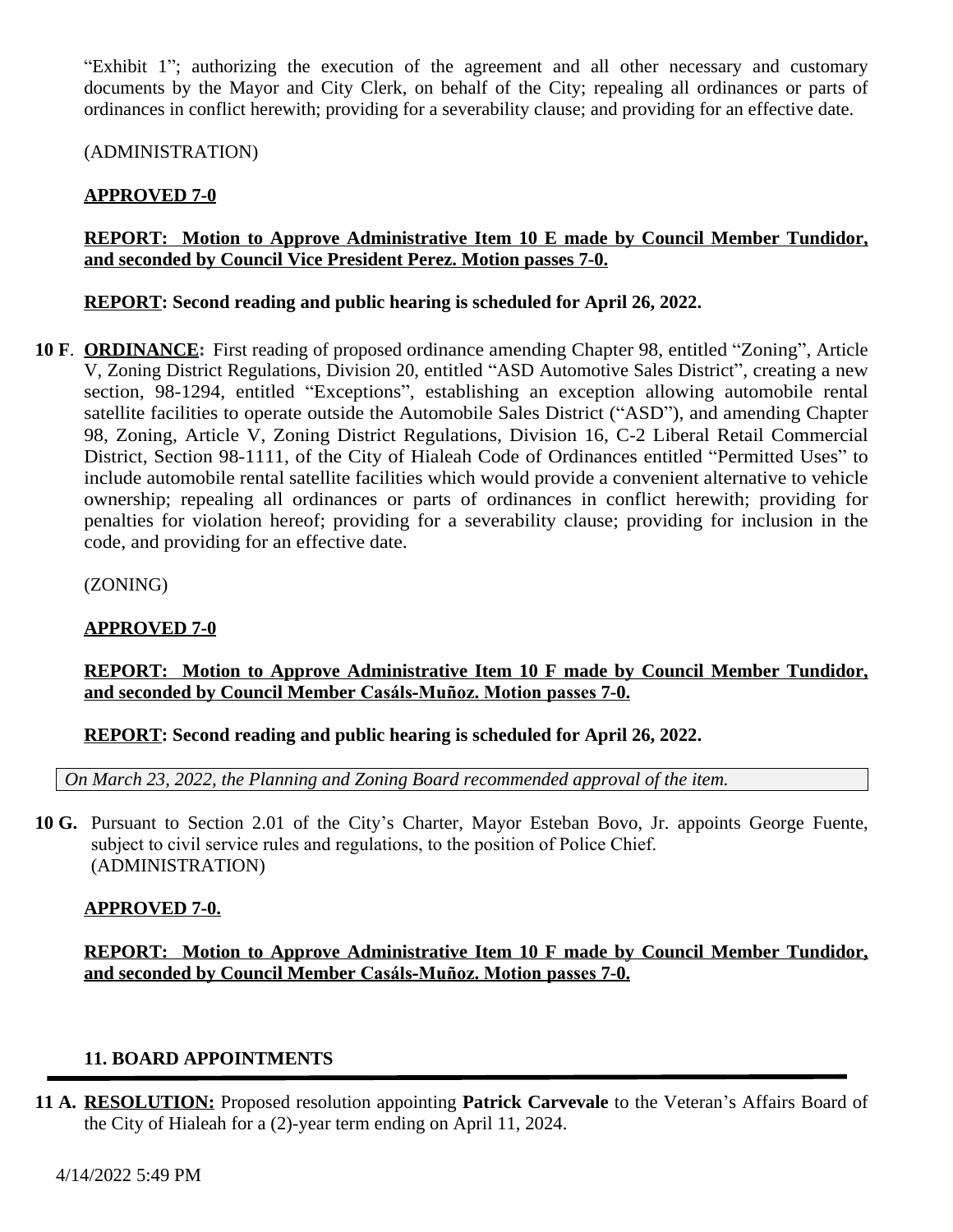(COUNCIL MEMBER TUNDIDOR)

#### **APPROVED 7-0**

#### **RESOLUTION NO. 2022-058**

### **REPORT: Motion to Approve Item 11A made by Council Member Tundidor, and seconded by Council Vice President Perez. Motion passes 7-0.**

**11 B**. **RESOLUTION:** Proposed resolution appointing **Carolina Suero** to the Youth Advisory Board of the City of Hialeah for a (2)-year term ending on April 12, 2024.

(COUNCIL MEMBER CALVO)

#### **APPROVED 7-0**

#### **RESOLUTION NO. 2022-059**

### **REPORT: Motion to Approve Item 11B made by Council Member Calvo, and seconded by Council Vice President Perez. Motion passes 7-0.**

**11 C**. **RESOLUTION:** Proposed resolution reappointing **Javier Casanova** as a member of the Planning and Zoning Board for a two (2)-year term ending on June 27, 2023.

(COUNCIL MEMBER TUNDIDOR)

#### **APPROVED 7-0**

### **RESOLUTION NO. 2022-060**

**REPORT: Motion to Approve Item 11C made by Council Member Rodriguez, and seconded by Council Vice President Perez. Motion passes 7-0.**

**11 D**. **RESOLUTION:** Proposed resolution appointing **Odalys Menegia** to the Cultural Affairs Council of the City of Hialeah for a (2)-year term ending on April 12, 2024.

(CITY COUNCIL APPOINTMENT) (NOMINATED BY COUNCIL MEMBER RODRIGUEZ)

#### **APPROVED 7-0**

#### **RESOLUTION NO. 2022-061**

**REPORT: Motion to Approve Item 11D made by Council Member Rodriguez, and seconded by Council Member Tundidor. Motion passes 7-0.**

**11 E.** Request permission to approve the appointment of **Ruth Rubi**, **Assistant Director of Finance Management**, to the City of Hialeah Insurance Committee.

(MAYOR BOVO)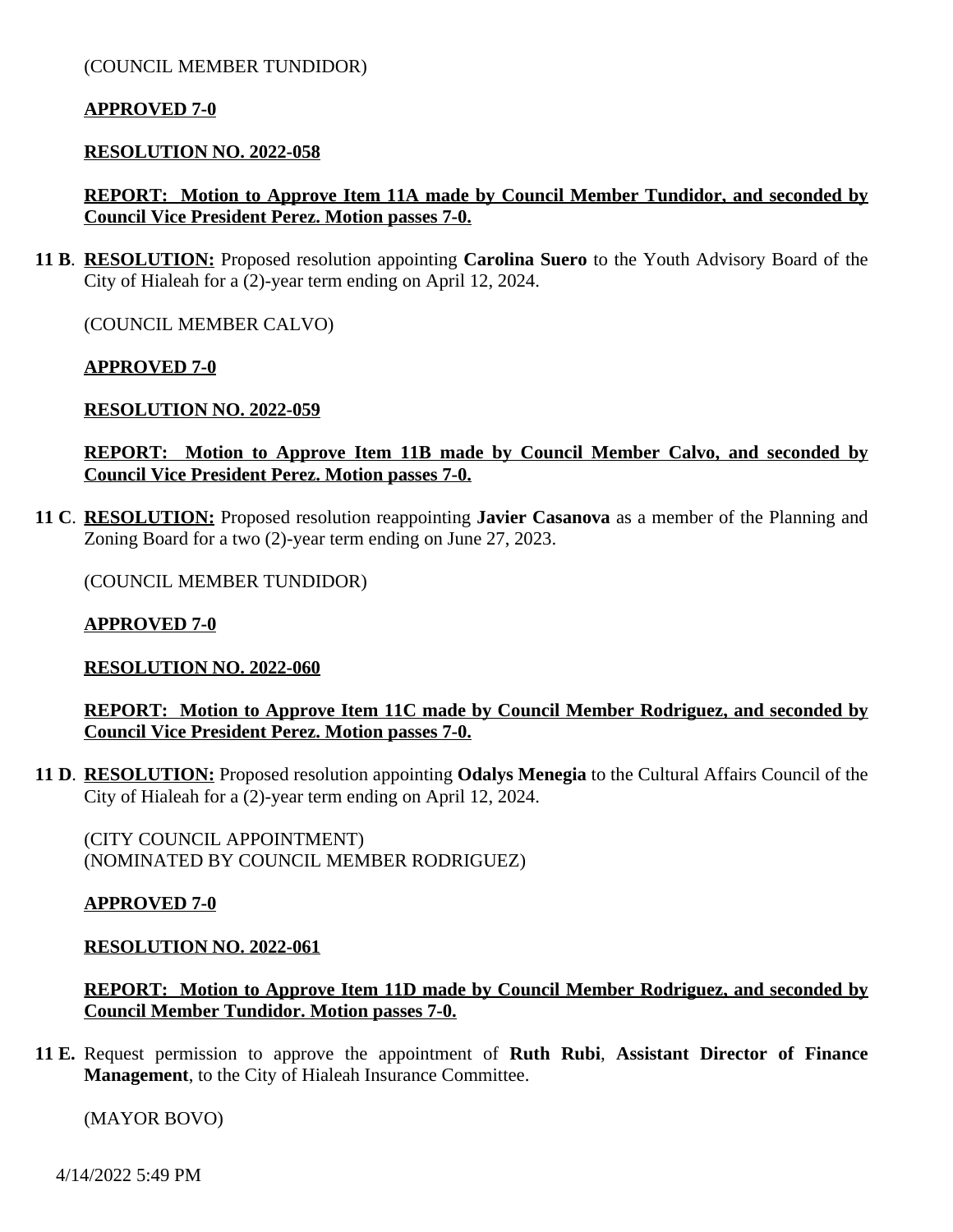### **APPROVED 7-0**

### **REPORT: Motion to Approve Item 11E made by Council Vice-President Perez, and seconded by Council Member Casáls-Muñoz. Motion passes 7-0.**

**11 F.** Request permission to approve the appointment of **Timothy Benjamin**, **Internal Auditor**, to the City of Hialeah Insurance Committee.

(MAYOR BOVO)

### **APPROVED 7-0**

**REPORT: Motion to Approve Item 11F made by Council Vice-President Perez, and seconded by Council Member Rodriguez. Motion passes 7-0.**

### **12. UNFINISHED BUSINESS**

# **13. NEW BUSINESS**

### **14. ZONING**

**REPORT:** All members present were dully sworn in.

# **PLANNING AND ZONING**

**PZ 1. ORDINANCE**: Second reading and public hearing of proposed ordinance granting a Conditional Use Permit (CUP) pursuant to Hialeah Code of Ordinances § 98-181 to allow an elementary school including kindergarten, first grade and second grade within a 950 square foot bay, with a maximum of 25 students and 3 teachers, in conjunction with the existing daycare accommodating 28 children and 4 teachers within a contiguous 1,900 square foot bay. **Property located at 6815-6895 West 4 Avenue, Bays 6879, 6873 and 6887, Hialeah, zoned C-2 (Liberal Retail Commercial District).** Repealing all ordinances or parts of ordinances in conflict herewith; providing penalties for violation hereof; providing for a severability clause; and providing for an effective date.

*On March 22, 2022, the item was postponed until April 12, 2022, per the applicant's request.* 

*On March 8, 2022, the item was postponed until March 22, 2022, per the applicant's request.*

*On February 22, 2022, the item was postponed until March 8, 2022, per the applicant's*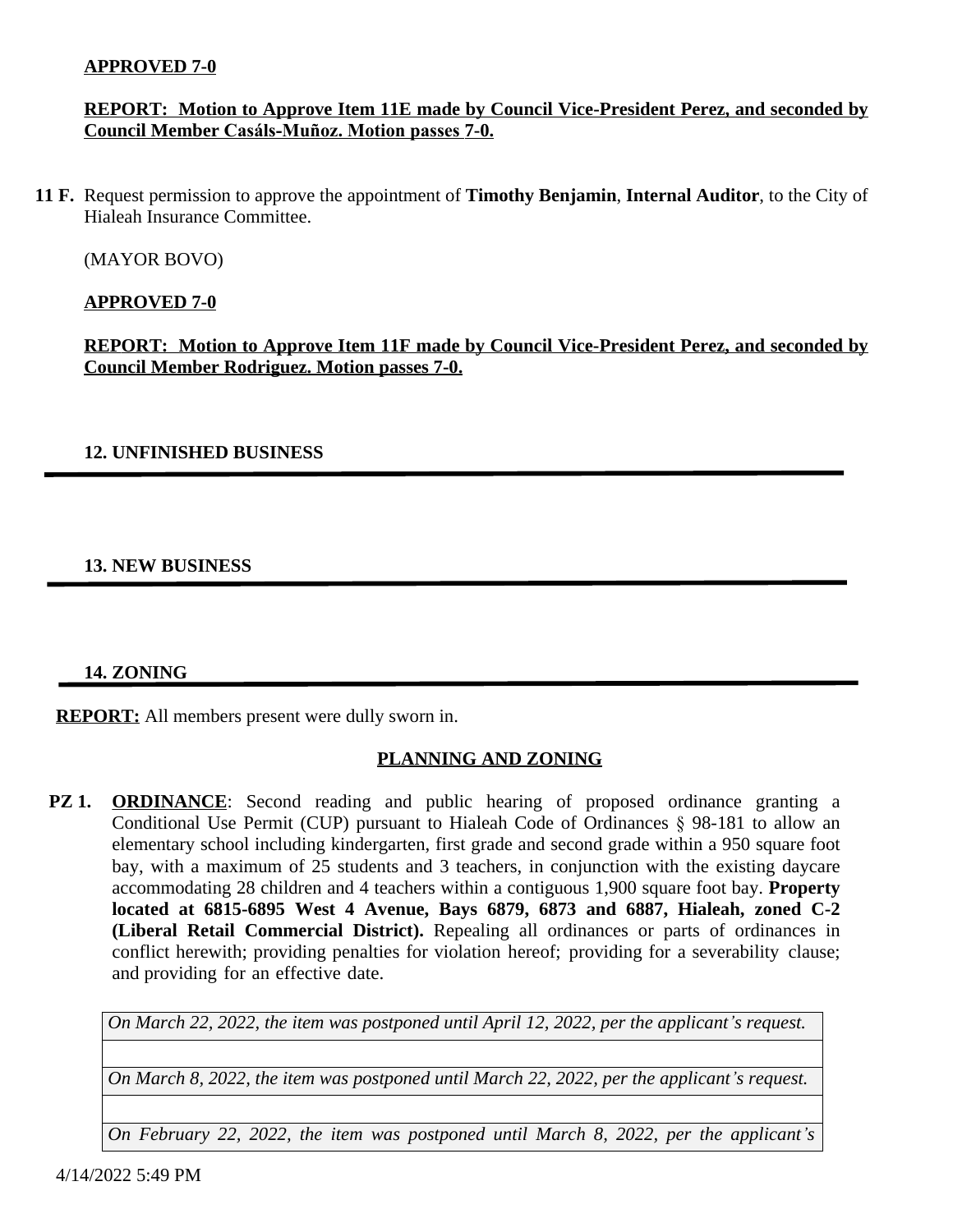*request.* 

*On January 25, 2022, the item was postponed until February 8, 2022, per the applicant's request.*

*On January 11, 2022 the item was postponed until January 25, 2022 per the applicants request.*

*On December 14, 2021, the City Council approved the item on first reading. Second reading and public hearing was scheduled for January 11, 2022.*

*On December 8, 2021, the Planning and Zoning Board recommended approval of the item.*

*Planner's Recommendation: Approval.*

*Property Owners: (1) Tevere Apartments LLC*

 *(2) Victor J. Barone TRS, 2014 Barone Family Trust*

 *(3) Vivian Barone TRS*

 *(4) Pasqueale Digiorgio, 1471 Agua Avenue, Coral Gables, Florida 33156*

# **ITEM IS DEFERRED UNTIL FURTHER NOTICE.**

**PZ 2. ORDINANCE:** Second reading and public hearing of proposed ordinance granting a Special Use Permit (SUP) pursuant to Hialeah Code of Ordinances §98-161 to allow harboring of live lobsters within a property zoned M-1 (Industrial District) where this type of use is not specified as a permitted use in the M-1 (Industrial District) zoning district. **Property located at 3171 East 10 Avenue, Hialeah, zoned M-1 (Industrial District)**. Repealing all ordinances or parts of ordinances in conflict herewith; providing penalties for violation hereof; providing for a severability clause; and providing for an effective date.

# **APPROVED 7-0**

# **ORDINANCE NO. 2022-029**

**REPORT:** Council President Zogby opened the item for public participating and no one present in the Council Chambers or participating via Zoom expressed interest in speaking.

**REPORT: Motion to Approve Item PZ 2 made by Council Member Rodriguez, and seconded by Council Member Garcia-Roves. Motion passes 6-0-1 with Council Member Tundidor having abstained from voting.**

**REPORT: Council Member Tundidor filed Form 8B Memorandum with the Office of the City Clerk.**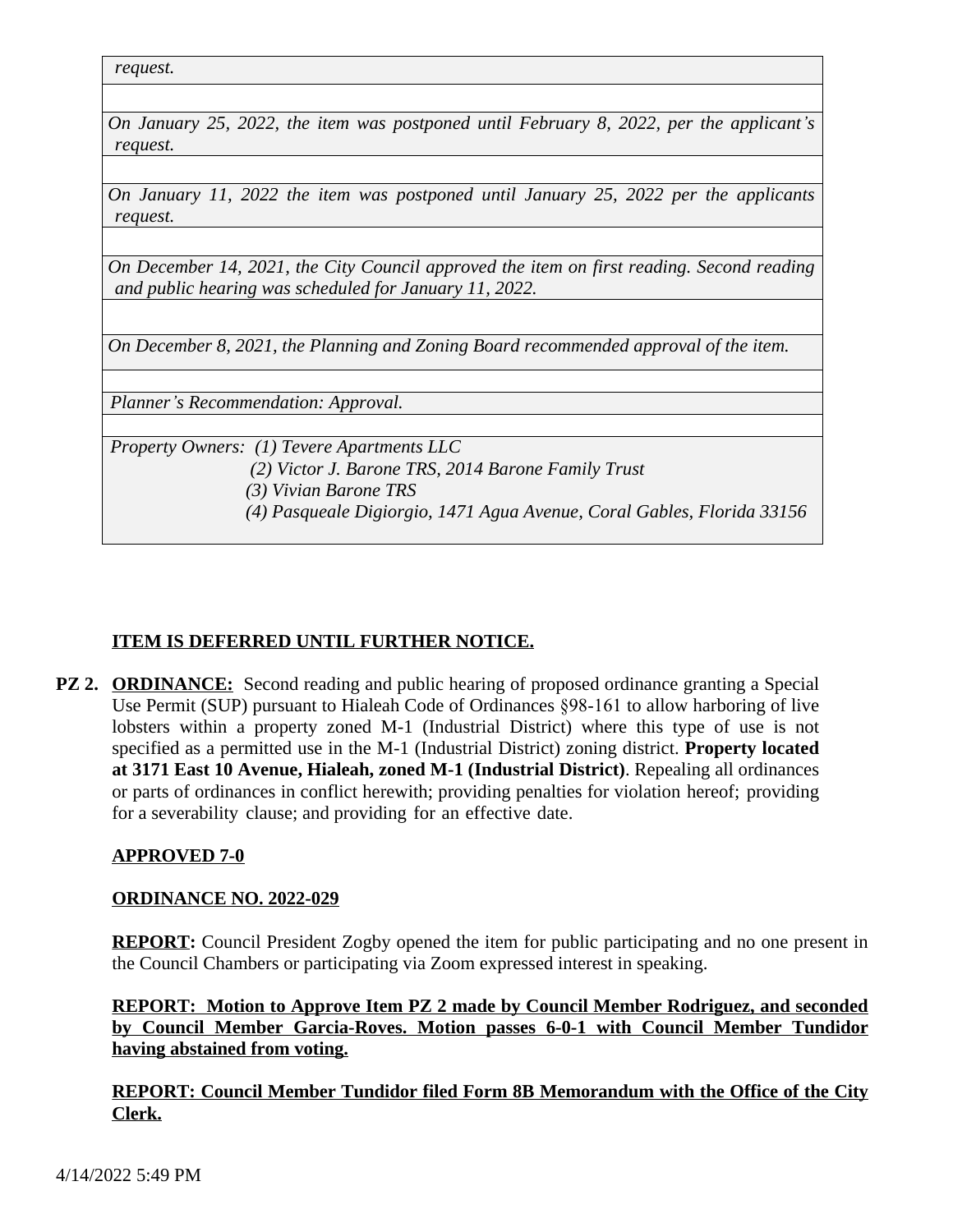*On February 8, 2022, the item was postponed until further notice per the applicant's request.*

*On January 25, 2022, the item was postponed until February 8, 2022 per the applicant's request.*

*Form 8B-Memorandum : Council Member Tundidor filed a Form 8b Memorandum of Voting Conflict for County, Municipal, and Other Local Public Officers form, which is on file in the Office of the City Clerk.*

*On January 11, 2022, Council Member Tundidor abstained from voting on this item. Without Council Member Tundidor's presence, there were only three City Council Members present which was not sufficient to take action on the item.*

*On December 14, 2021, the City Council approved the item on first reading. Second reading and public hearing is scheduled for January 11, 2022.*

*On December 8, 2021, the Planning and Zoning Board recommended approval of the item subject to a Declaration of Restrictions (DOR) specifying business operation plan as proffered in connection with the application.*

*Planner's Recommendation: Approval subject to specifying business operation plan as proffered in connection with the application.*

*Property Owner: St Real Estate Investments LLC ZVI Shechter, 6300 NW 72 Avenue, Miami, Florida 33166.*

**3. ORDINANCE**: First reading of proposed ordinance rezoning property from R-1 (One-Family District) to P (Parking); **Property located at 390 East 43 Street, Hialeah, zoned R-1 (One-Family District)**; Repealing all ordinances or parts of ordinances in conflict herewith; providing penalties for violation hereof; providing for a severability clause; and providing for an effective.

# **DENIED 6-1-0 with Council President Zogby voting "No".**

**REPORT: Lorena Bravo, City Attorney**, spoke on this item.

**REPORT: Debora Storch, Planning Official for the City of Hialeah**, spoke on this item.

**REPORT: Motion to Deny Item PZ 3 made by Council Member Casáls-Muñoz, and seconded by Council Vice President Perez. Motion passes 6-1-0 with Council President Zogby voting "No".**

*On March 23, 2022, the Planning and Zoning Board recommended approval of the item.*

*Planner's Recommendation: Approval.*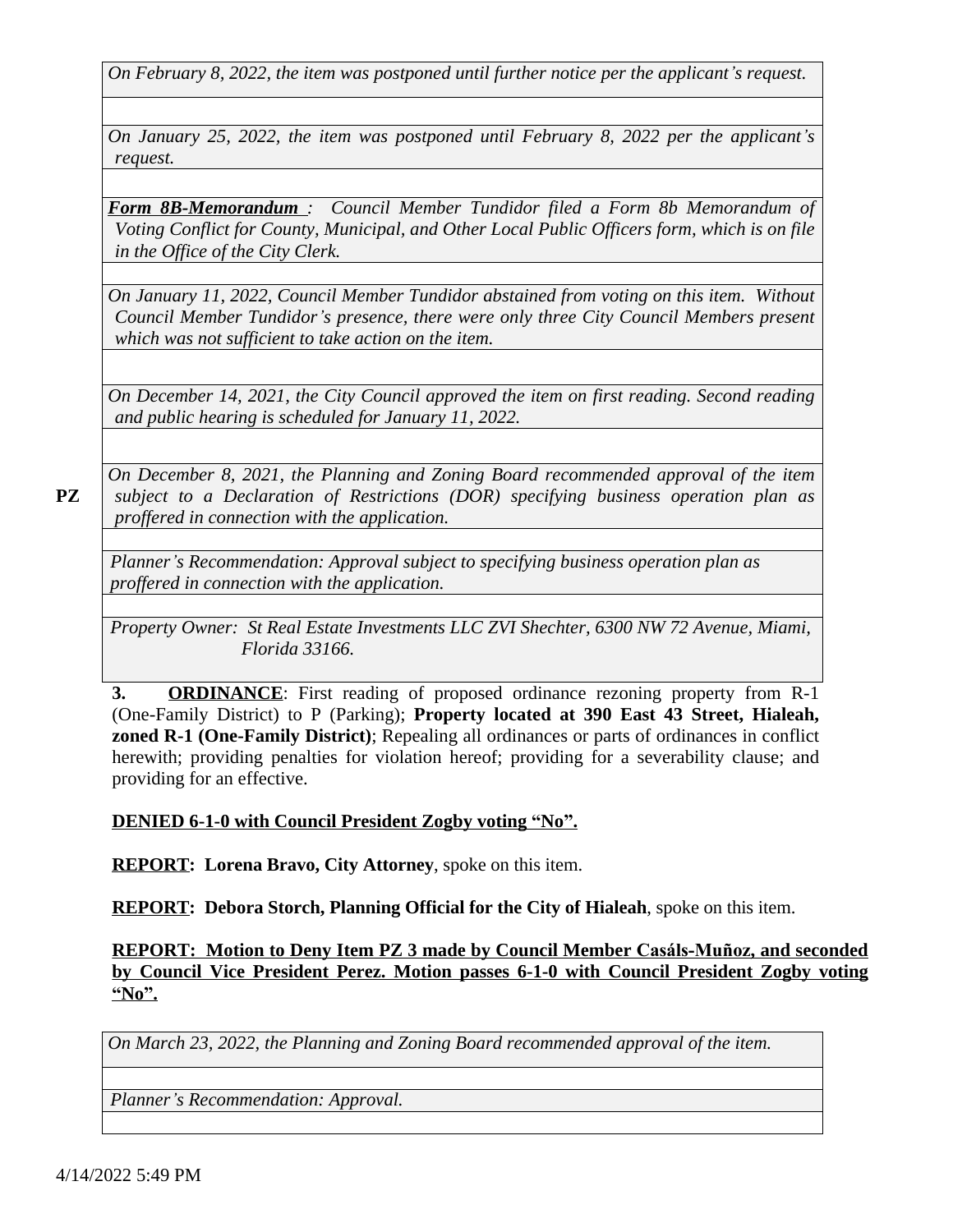**PZ 4. ORDINANCE:** First reading of proposed ordinance rezoning property from RO (Residential Office) to B-1 (Highly Restricted Retail District); and granting a variance permit to allow 19 parking spaces, where 22 parking spaces are required; contra to Hialeah Code of Ordinances § 98-2189(7); **Property located at 301 East 49 Street, Hialeah, zoned RO (Residential Office**); Repealing all ordinances or parts of ordinances in conflict herewith; providing penalties for violation hereof; providing for a severability clause; and providing for an effective date.

### **APPROVED 7-0**

**REPORT:** Manny Reus (Architect), 18501 Pines Blvd, Suite 342, Pembroke Pines, Florida, on behalf of Magnum Medical Mgt- LLC., addressed the City Council.

### **REPORT: Motion to Approve Item PZ 4 made by Council Member Rodriguez, and seconded by Council Member Tundidor. Motion passes 7-0.**

**REPORT: Second reading and public hearing is scheduled for April 26, 2022.**

*Registered Lobbyist: Manny Reus (architect), 18501 Pines Blvd, Suite 342, Pembroke Pines, Florida, on behalf of Magnum Medical Mgt- LLC.*

*On March 23, 2022, the Planning and Zoning Board recommended approval of the item.*

*Planner's Recommendation: Approval.*

*Property Owners: Roberto Carralero, 5750 Collins Avenue, Suite 14-G, Miami Beach, Florida 33140.*

**PZ 5. ORDINANCE:** First reading of proposed ordinance rezoning from R-1 (One-Family District) to R-3-3 (Multiple-Family District); granting a variance permit to allow front setback of 10 feet, where 25 feet is the minimum required; allow interior east and west side setback of 5 feet, where 10 feet is the minimum required; allow lot coverage of 51%, where 30% is the maximum allowed; and allow pervious area of 24.2%, where 30% is the minimum required; all contra to Hialeah Code of Ordinances §§ 98-589, 98-590, 98-2056(b)(2) and 98- 2056(b)(1); **Property located at 541 East 22 Street, Hialeah, zoned R-1 (One-Family District);** repealing all ordinances or parts of ordinances in conflict herewith; providing penalties for violation hereof; providing for a severability clause; and providing for an effective date.

### **APPROVED 7-0**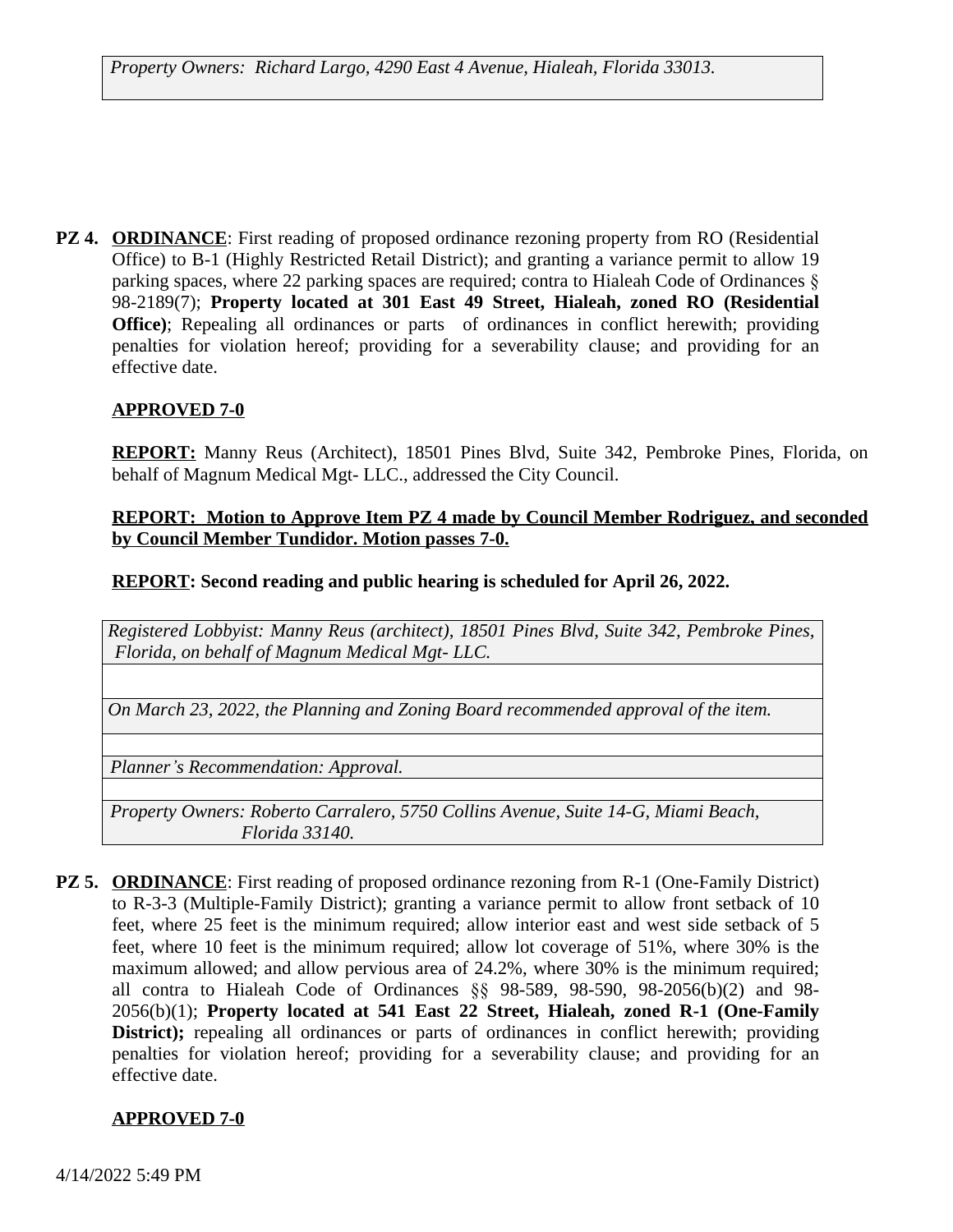**REPORT: Debora Storch, Planning Official for the City of Hialeah**, spoke on this item.

### **REPORT: Motion to Approve Item PZ 5 made by Council Member Casáls-Muñoz, and seconded by Council Member Tundidor. Motion passes 7-0.**

**REPORT: Second reading and public hearing is scheduled for April 26, 2022.**

*On March 23, 2022, the Planning and Zoning Board recommended approval of the item.*

*Planner's Recommendation: Approval.*

*Property Owners: Ricardo J. Hernandez and Maria Hernandez 14431 Harris Place, Miami Lakes, Florida 33014.*

**PZ 6. ORDINANCE**: First reading of proposed ordinance granting a variance permit to allow 20 parking spaces, where 32 parking spaces are required; allow 15.8% pervious area where 18% pervious area is the minimum required; partially waive a 7 foot landscape buffer adjacent to the parking spaces fronting Palm Avenue; and allow a 3 foot front setback for a dumpster enclosure, where 10 feet is the minimum required; all contra to Hialeah Code of Ordinances § 98-2189(7) and  $\S$  78.108(c)(1); and contra to the City of Hialeah Landscape Manual, Latest Edition dated July 9, 2015; **Property located at 4526 and 4546 Palm Avenue, Hialeah, zoned C-1 (Restricted Retail Commercial District)**. Repealing all ordinances or parts of ordinances in conflict herewith; providing penalties for violation hereof; providing for a severability clause; and providing for an effective date.

### **APPROVED 7-0**

**REPORT: Debora Storch, Planning Official for the City of Hialeah**, spoke on this item.

### **REPORT: Motion to Approve Item PZ 6 made by Council Member Casáls-Muñoz, and seconded by Council Member Rodriguez. Motion passes 7-0.**

**REPORT: Second reading and public hearing is scheduled for April 26, 2022.**

*Registered Lobbyist: Frank De la Paz, 9361 Bird Rd, Miami, Florida 33165.*

*On March 23, 2022, the Planning and Zoning Board recommended approval of the item.*

*Planner's Recommendation: Approval.*

*Property Owners: Erick Castro, 10725 West Flagler Street, Miami, FL 33174 Ivan A. Herrera and Luis Castro, 528 NW 7 Avenue, Miami, Florida 33136.*

### **15. FINAL DECISION**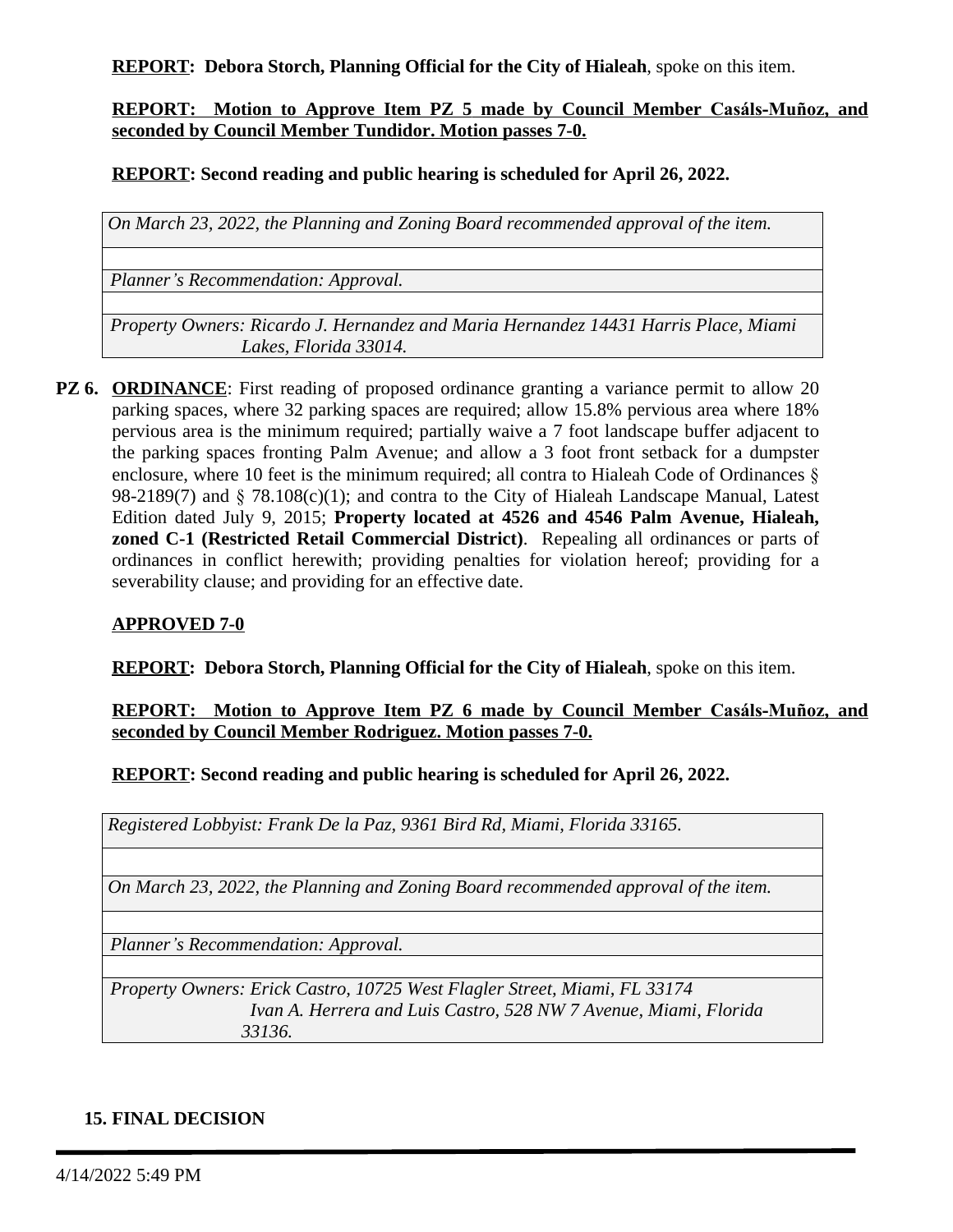**FD 1. RESOLUTION**: Proposed resolution approving the Final Decision of the Planning and Zoning Board, **Decision No. 2022-04** granting an adjustment on the property located at **6447 East 4 Avenue, Hialeah, zoned R-1 (One-Family District)**; and providing for an effective date.

### **APPROVED 7-0**

### **RESOLUTION NO. 2022-062**

**REPORT: Debora Storch, Planning Official for the City of Hialeah**, spoke on this item.

### **REPORT: Motion to Approve Item FD 1 made by Council Member Rodriguez, and seconded by Council Member Tundidor. Motion passes 7-0.**

*On March 9, 2022, the Planning and Zoning Board recommended approval of the item with* the condition that the two side doors on the north side of the addition be removed and that a *6 feet opening is provided to connect the house and addition in a manner consistent with a single-family home layout.*

**FD**

*Planner's Recommendation: Approve with conditions.*

*Property Owner: Anailys Anoceto, 6447 East 4 Avenue, Hialeah, Florida 33013*

**2. RESOLUTION**: Proposed resolution approving the Final Decision of the Planning and Zoning Board, **Decision No. 2022-05** granting an adjustment on the property located at **7105 West 15 Avenue, Hialeah, zoned R-4 (Townhouses);** and providing for an effective date.

# **APPROVED 7-0**

### **RESOLUTION NO. 2022-063**

**REPORT: Debora Storch, Planning Official for the City of Hialeah**, spoke on this item.

**REPORT: Motion to Approve Item FD 2 made by Council Member Rodriguez, and seconded by Council Member Garcia-Roves. Motion passes 7-0.**

*On March 9, 2022, the Planning and Zoning Board recommended approval of the item.*

*Planner's Recommendation: Approval.*

*Property Owner: Lizvette Hermida, 7105 West 15 Avenue, Hialeah, Florida 33014.*

#### **16. LAND USE**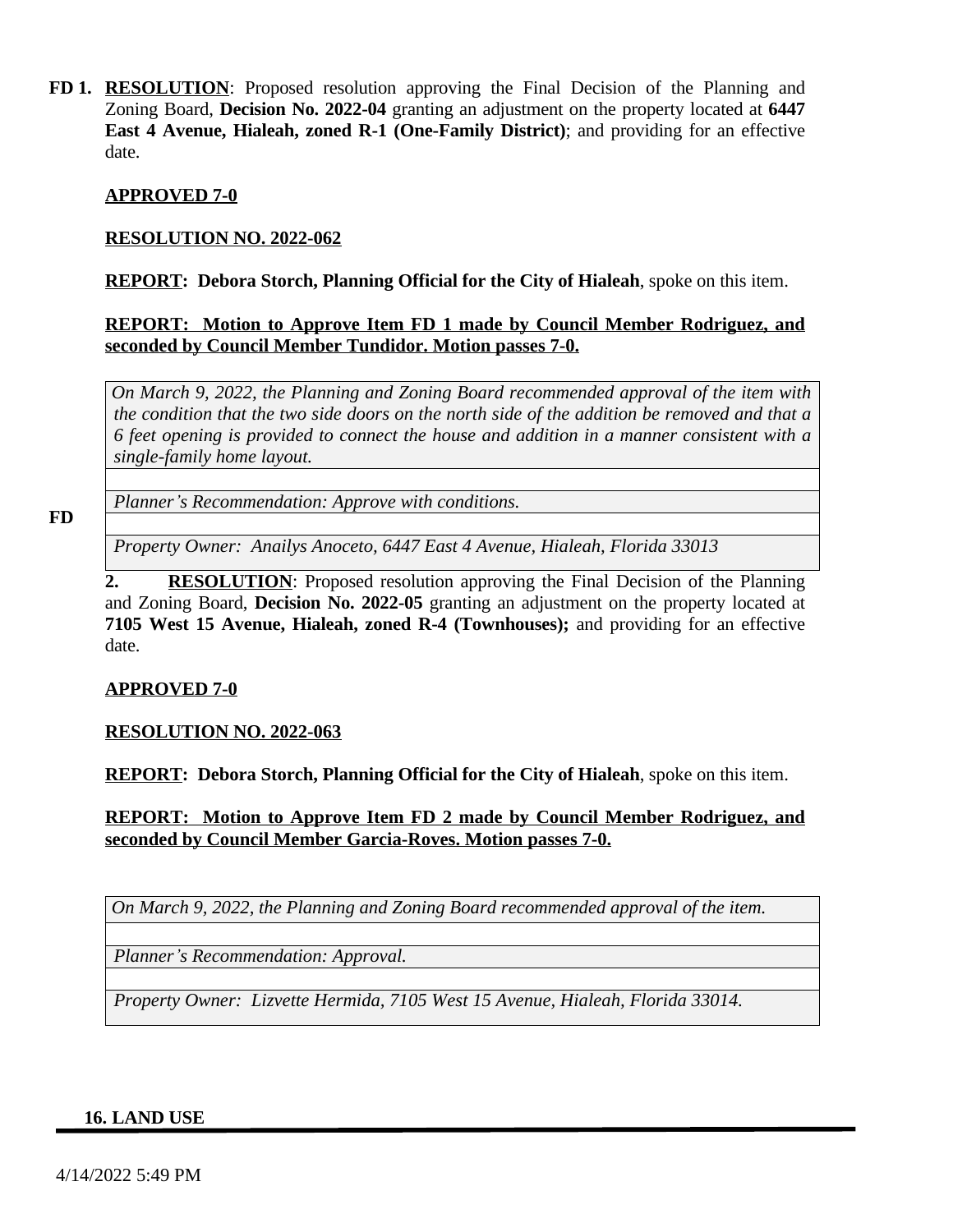**LU 1. ORDINANCE**: First reading of proposed ordinance amending the Future Land Use Map from Low Density Residential to Commercial; **Property located at 4526 and 4546 Palm Avenue, Hialeah, zoned C-1 (Restricted Retail Commercial District);** repealing all ordinances or parts of ordinances in conflict herewith; providing penalties for violation hereof; providing for a severability clause; and providing for an effective date.

### **APPROVED 7-0**

### **REPORT: Motion to Approve Item LU 1 made by Council Member Casáls-Muñoz, and seconded by Council Member Garcia-Roves. Motion passes 7-0.**

### **REPORT: Second reading and public hearing is scheduled for April 26, 2022.**

*Registered Lobbyist: Frank De la Paz, 9361 Bird Rd, Miami, Florida 33165.*

*On March 23, 2022, the Planning and Zoning Board recommended approval of the item.*

#### **LU 2.**

*Planner's Recommendation: Approval.*

*Property Owners: Erick Castro (4526 Property Holding LLC), 528 NW 7 Avenue, Miami, Florida 33136.*

**ORDINANCE**: First reading of proposed ordinance amending the Future Land Use Map from Low Density Residential to Transit Oriented Development District; **Property located at 991 East 26 Street, Hialeah, zoned R-1 (One-Family District)**; repealing all ordinances or parts of ordinances in conflict herewith; providing penalties for violation hereof; providing for a severability clause; and providing for an effective date.

### **APPROVED 7-0**

**REPORT: Ceasar Mestre, Esq., 8105 NW 155 Street, Miami Lakes, Florida 33016**, addressed the City Council via Zoom with a PowerPoint Presentation.

**REPORT: Motion to Approve Item LU 2 made by Council Member Casáls-Muñoz, and seconded by Council Member Rodriguez. Motion passes 7-0.**

### **REPORT: Second reading and public hearing is scheduled for April 26, 2022.**

*Registered Lobbyist: Ceasar Mestre, Esq., 8105 NW 155 Street, Miami Lakes, Florida, on behalf of, Miami Rental Partners LLC.*

*On March 23, 2022, the Planning and Zoning Board recommended approval of the item.*

*Planner's Recommendation: Approval.*

*Property Owner: Miami Rental Partners LLC., Nancy Ortiz, Monica Otero, 100 South Pointe Drive, Suite 2702, Miami Beach, Florida 33139.*